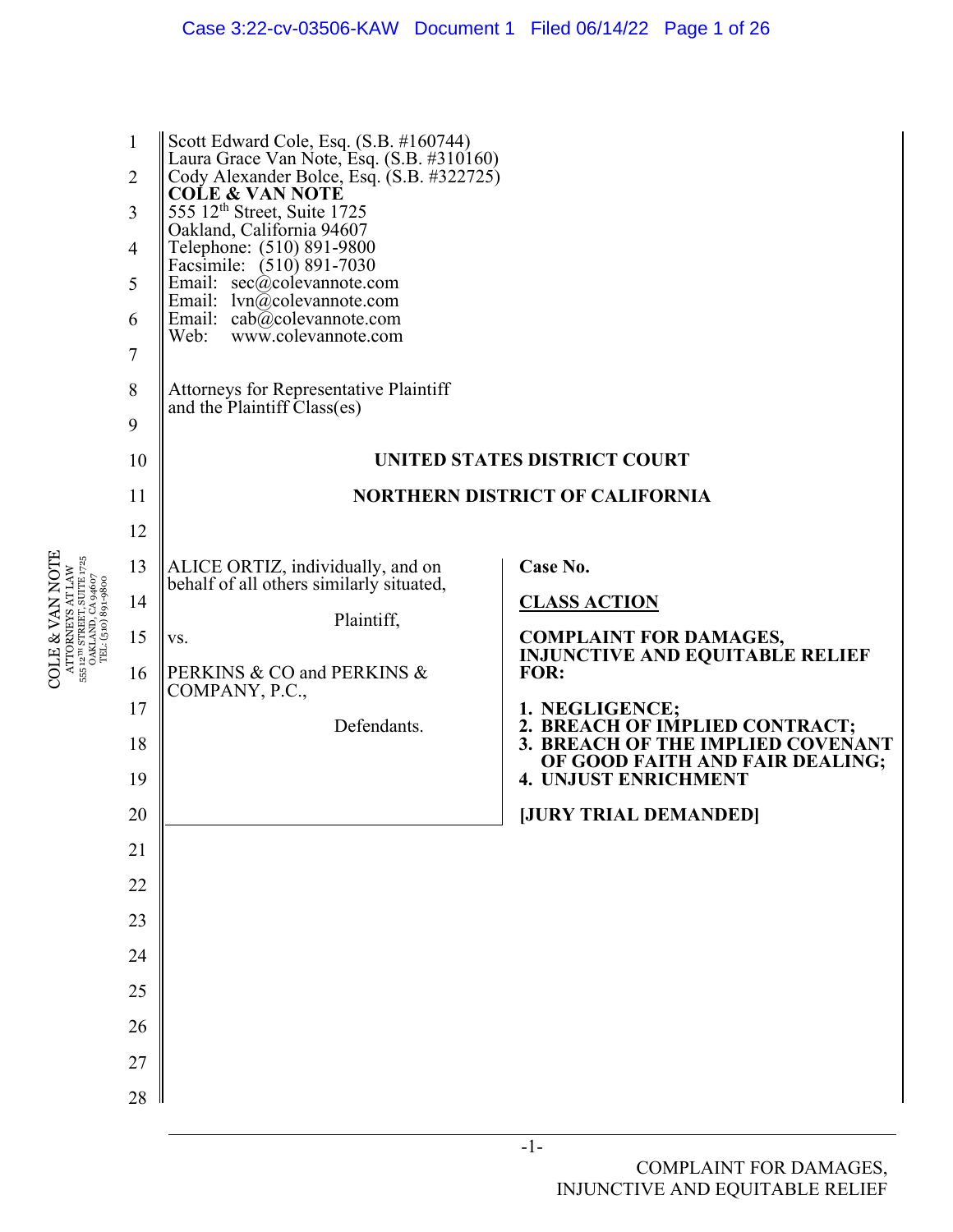1 Representative Plaintiff alleges as follows:

- 2
- 3

4

5

6

7

8

9

## **INTRODUCTION**

10 11 12 1. Representative Alice Ortiz ("Ortiz" or "Representative Plaintiff") brings this class action against Defendants Perkins & Co. and Perkins & Company, P.C (together referred to as "Defendant") for its failure to properly secure and safeguard Representative Plaintiff's and Class Members' personally identifiable information stored within Defendant's information network, including, without limitation, their full names, financial account information, and Social Security numbers, (these types of information, *inter alia*, being hereafter referred to, collectively, as "personally identifiable information" or "PII"),<sup>1</sup> and to properly secure and safeguard Representative Plaintiff's and Class Members' PII and financial information stored within Defendant's information network.

13 14 15 16 17 18 2. With this action, Representative Plaintiff seeks to hold Defendant responsible for the harms it caused and will continue to cause Representative Plaintiff and the countless other similarly situated persons through the massive and preventable cyberattack that occurred between or November 8, 2020 and December 3, 2020 by which cybercriminals infiltrated Defendant's inadequately protected network servers and accessed highly sensitive PII and financial information which was being kept unprotected (the "Data Breach").

19 20 21 3. Representative Plaintiff further seeks to hold Defendant responsible for not ensuring that the compromised PII and financial information was maintained in a manner consistent with industry and other relevant standards.

22 23 24 4. While Defendant claims to have learned of the Data Breach as early as January 15, 2021 it did not immediately report the security incident to Representative Plaintiff or Class Members. Indeed, Representative Plaintiff and Class Members were wholly unaware of the Data

- 25
- 26 27 28 <sup>1</sup> Personally identifiable information ("PII") generally incorporates information that can be used to distinguish or trace an individual's identity, either alone or when combined with other personal or identifying information. 2 C.F.R. § 200.79. At a minimum, it includes all information that on its face expressly identifies an individual. PII also is generally defined to include certain identifiers that do not on their face name an individual, but that are considered to be particularly sensitive and/or valuable if in the wrong hands (for example, Social Security numbers, passport numbers, driver's license numbers, financial account numbers).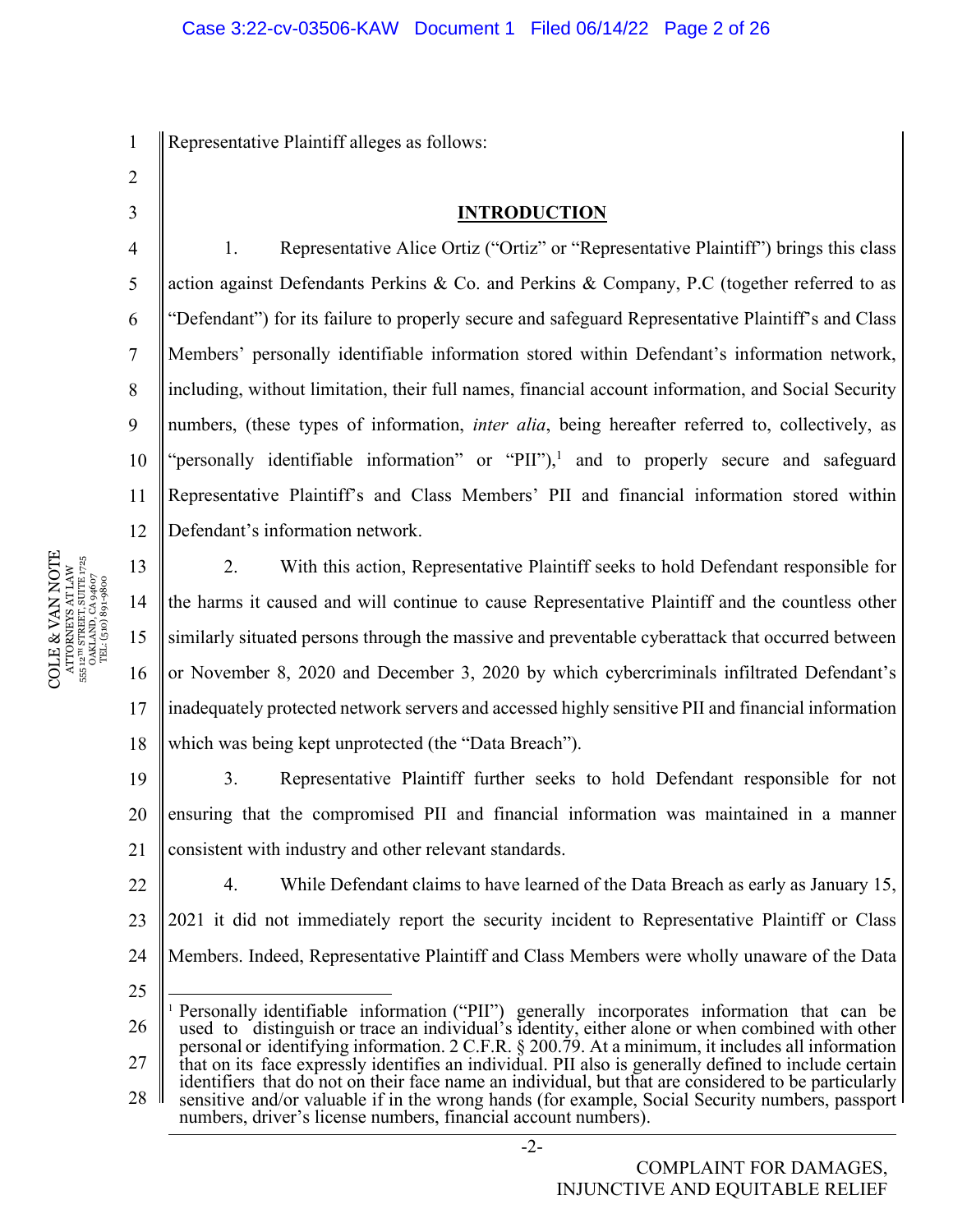## Case 3:22-cv-03506-KAW Document 1 Filed 06/14/22 Page 3 of 26

1 2 Breach until they received letter(s) from Defendant informing them of it. Defendant did not begin notifying Class Members until May 2022.

3

4

5

6

7

8

9

24

25

5. Defendant acquired, collected and stored Representative Plaintiff's and Class Members' PII and/or financial information in connection its provision of accounting services.

6. Therefore, at all relevant times, Defendant knew, or should have known, that Representative Plaintiff and Class Members would use Defendant's networks to store and/or share sensitive data, including highly confidential PII, because Defendant required that they provide this information to purchase their products/services.

10 11 12 7. By obtaining, collecting, using, and deriving a benefit from Representative Plaintiff's and Class Members' PII, Defendant assumed legal and equitable duties to those individuals. These duties arise from state and federal statutes and regulations as well as common law principles.

13 14 15 16 17 18 19 20 21 22 23 8. Defendant disregarded the rights of Representative Plaintiff and Class Members by intentionally, willfully, recklessly, or negligently failing to take and implement adequate and reasonable measures to ensure that Representative Plaintiff's and Class Members' PII was safeguarded, failing to take available steps to prevent an unauthorized disclosure of data, and failing to follow applicable, required and appropriate protocols, policies and procedures regarding the encryption of data, even for internal use. As a result, the PII of Representative Plaintiff and Class Members was compromised through disclosure to an unknown and unauthorized thirdparty—an undoubtedly nefarious third-party that seeks to profit off this disclosure by defrauding Representative Plaintiff and Class Members in the future. Representative Plaintiff and Class Members have a continuing interest in ensuring that their information is and remains safe, and they are entitled to injunctive and other equitable relief.

## **JURISDICTION AND VENUE**

26 27 28 9. Jurisdiction is proper in this Court under 28 U.S.C. §1332 (diversity jurisdiction). Specifically, this Court has subject matter and diversity jurisdiction over this action under 28  $\parallel$  U.S.C. § 1332(d) because this is a class action where the amount in controversy exceeds the sum  $\parallel$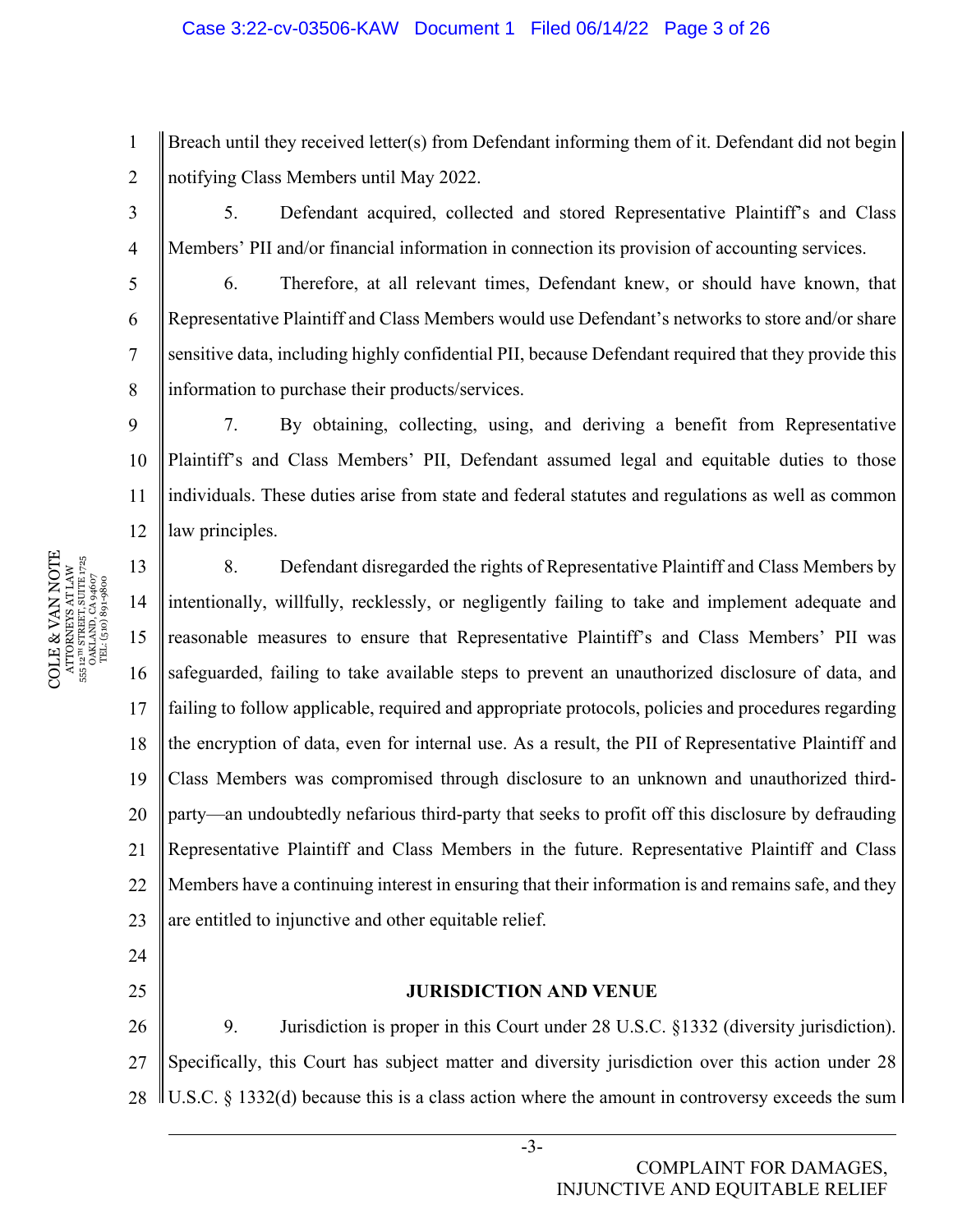## Case 3:22-cv-03506-KAW Document 1 Filed 06/14/22 Page 4 of 26

1 2 3 4 or value of \$5 million, exclusive of interest and costs, there are more than 100 members in the proposed class, and at least one other Class Member is a citizen of a state different from Defendant. 10. Supplemental jurisdiction to adjudicate issues pertaining to California state law is proper in this Court under 28 U.S.C. §1367.

11. Defendant routinely conducts business in California, has sufficient minimum contacts in California and has intentionally availed itself of this jurisdiction by marketing, providing, and selling products/services, and by accepting and processing payments for those products/services within California.

10 11 12. Venue is proper in this Court under 28 U.S.C. § 1391 because the events that gave rise to Representative Plaintiff's claims took place within the Northern District of California, and Defendant does business in this Judicial District.

#### **PLAINTIFF**

14 15 16 13. Representative Plaintiff is an adult individual and, at all relevant times herein, a resident of the State of California and of this Judicial District. Representative Plaintiff is a victim of the Data Breach.

17 18 19 14. Defendant collected and stored Representative Plaintiff's PII and financial information. As a result, Representative Plaintiff's PII and financial information were accessed in the Data Breach.

20 21 15. At all times herein relevant, Representative Plaintiff is and was a member of each of the Classes.

22 23 24 25 16. Representative Plaintiff's information was accessed by unauthorized third parties in light of Defendant's storage and/or sharing of Representative Plaintiff's PII and financial information. Representative Plaintiff's PII and financial information was, at all relevant times, within the possession and control of Defendant.

26 27 28 17. In addition to the tangible financial losses, Representative Plaintiff has already spent and will continue to spend time dealing with the consequences of this incident. This includes, I without limitation, time spent verifying the legitimacy of the Data Breach, exploring credit

5

6

7

8

9

12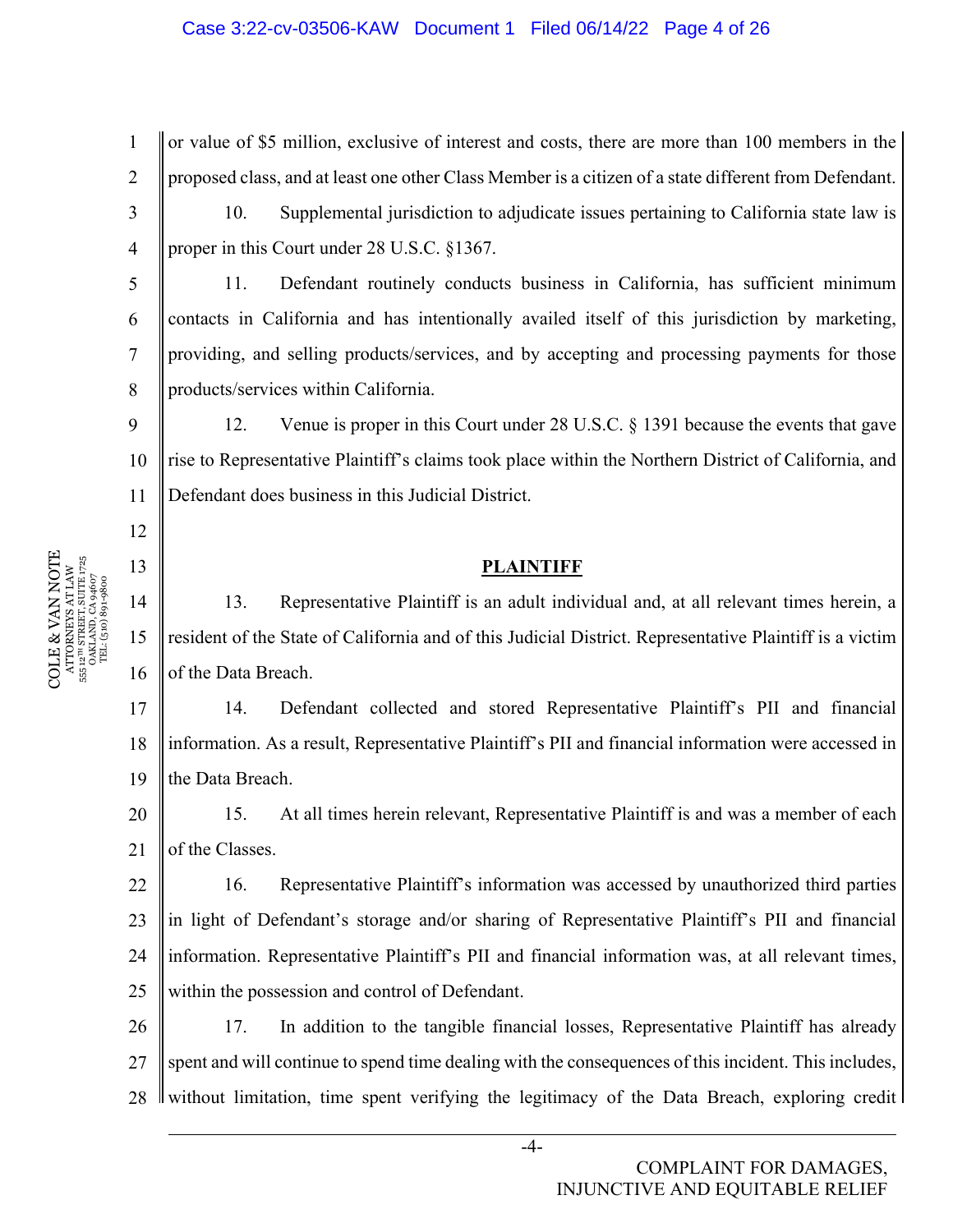## Case 3:22-cv-03506-KAW Document 1 Filed 06/14/22 Page 5 of 26

1 2 3 monitoring and identity theft insurance options, self-monitoring her accounts, and seeking legal counsel regarding options for remedying and/or mitigating the effects of this incident. This time has been lost forever and cannot be recaptured.

18. Representative Plaintiff furthered suffered actual injury in the form of damages to and diminution in the value of Representative Plaintiff's PII—a form of intangible property that Representative Plaintiff entrusted to Defendant for the purpose of purchasing products/services, which was compromised as a result of Defendant's failure to protect this information.

8 9 10 11 19. Representative Plaintiff suffered lost time, annoyance, interference, and inconvenience as a result of this incident and has anxiety and increased concerns for the loss of privacy, as well as anxiety over the impact of cyber-criminals accessing and using sensitive PII and/or financial information.

20. Representative Plaintiff has suffered imminent and impending injury arising from the substantially increased risk of fraud, identity theft, and misuse resulting from Representative Plaintiff's PII and financial information, in combination with Representative Plaintiff's name, being placed in the hands of unauthorized third parties.

16 17 18 21. Representative Plaintiff has a continuing interest in ensuring that the PII and financial information, which, upon information and belief, remains backed up in Defendant's possession, is protected and safeguarded from future breaches.

#### **DEFENDANT**

21 22 22. Defendant Perkins & Co. is an Oregon corporation with a principal place of business located at 1211 SW 5th Ave #1000, Portland, OR 97204.

23. Defendant is an accounting firm.

24 25 26 27 28 24. The true names and capacities of persons or entities, whether individual, corporate, associate, or otherwise, who may be responsible for some of the claims alleged here are currently unknown to Representative Plaintiff. Representative Plaintiff will seek leave of court to amend this Complaint to reflect the true names and capacities of such other responsible parties when their ll identities become known.

4

5

6

7

12

13

14

15

19

20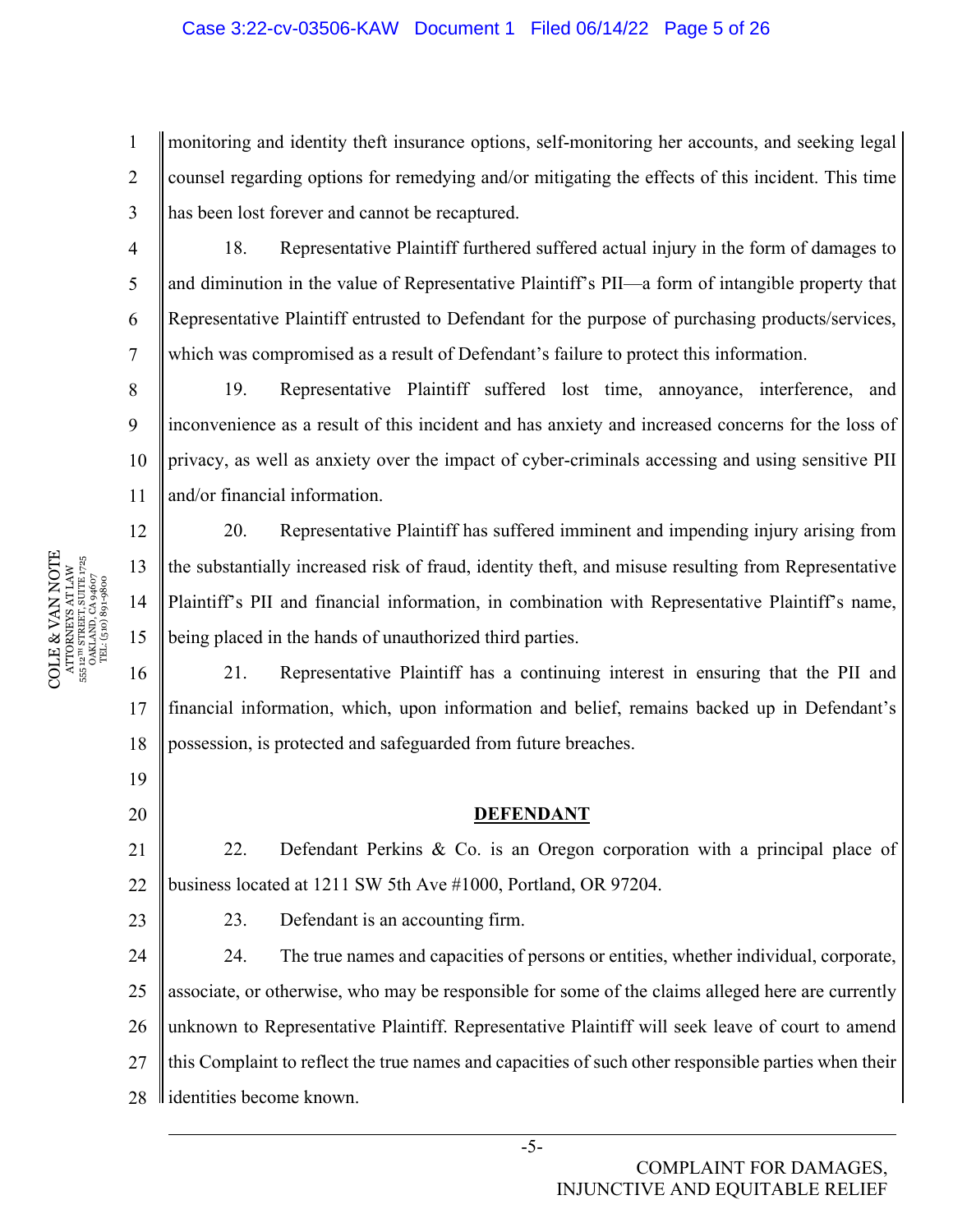1 2 3 4 5 6 7 8 9 10 11 12 13 14 15 16 17 18 19 20 21 22 23 24 25 26 27 28 **CLASS ACTION ALLEGATIONS**  25. Representative Plaintiff brings this action pursuant to the provisions of Rules 23(a), (b)(2), and (b)(3) of the Federal Rules of Civil Procedure, on behalf of Representative Plaintiff and the following classes: **Nationwide Class:**  "All individuals within the United States of America whose PII and/or financial information was exposed to unauthorized third-parties as a result of the data breach occurring on or around November 8, 2020 through December 3, 2020." **California Subclass:**  "All individuals within the State of California whose PII and/or financial information was exposed to unauthorized third-parties as a result of the data breach occurring on or around November 8, 2020 through December 3, 2020." 26. Excluded from the Classes are the following individuals and/or entities: (a) Defendant and Defendant's parents, subsidiaries, affiliates, officers, partners, and directors, and any entity in which Defendant has a controlling interest; (b) all individuals who make a timely election to be excluded from this proceeding using the correct protocol for opting out; (c) any and all federal, state or local governments, including but not limited to its departments, agencies, divisions, bureaus, boards, sections, groups, counsels and/or subdivisions; and (d) all judges assigned to hear any aspect of this litigation, as well as their immediate family members. 27. Representative Plaintiff reserves the right to request additional subclasses be added, as necessary, based on the types of PII and financial information that were compromised and/or the nature of certain Class Members' relationship(s) to the Defendant. At present, collectively, Class Members include, *inter alia*, all persons within the United States whose the PII and/or financial information have been accessed by unauthorized third parties in connection with the data breach. 28. Representative Plaintiff reserves the right to amend the above definition in subsequent pleadings and/or motions for class certification.

COLE & VAN NOTE  $\begin{array}{c} {\rm ATTORNESS~AT} \text{ LAW} \\ 555 \text{~12}^{\rm in} \text{ STERET, SUTL} \text{ LAW} \\ {\rm OAKLAND, CA} \text{ 946} \sigma \\ {\rm TEL: (510)} \text{ 891-9800} \end{array}$ COLE & VAN NOTE 555 12TH STREET, SUITE 1725 ATTORNEYS AT LAW OAKLAND, CA 94607 TEL: (510) 891-9800 555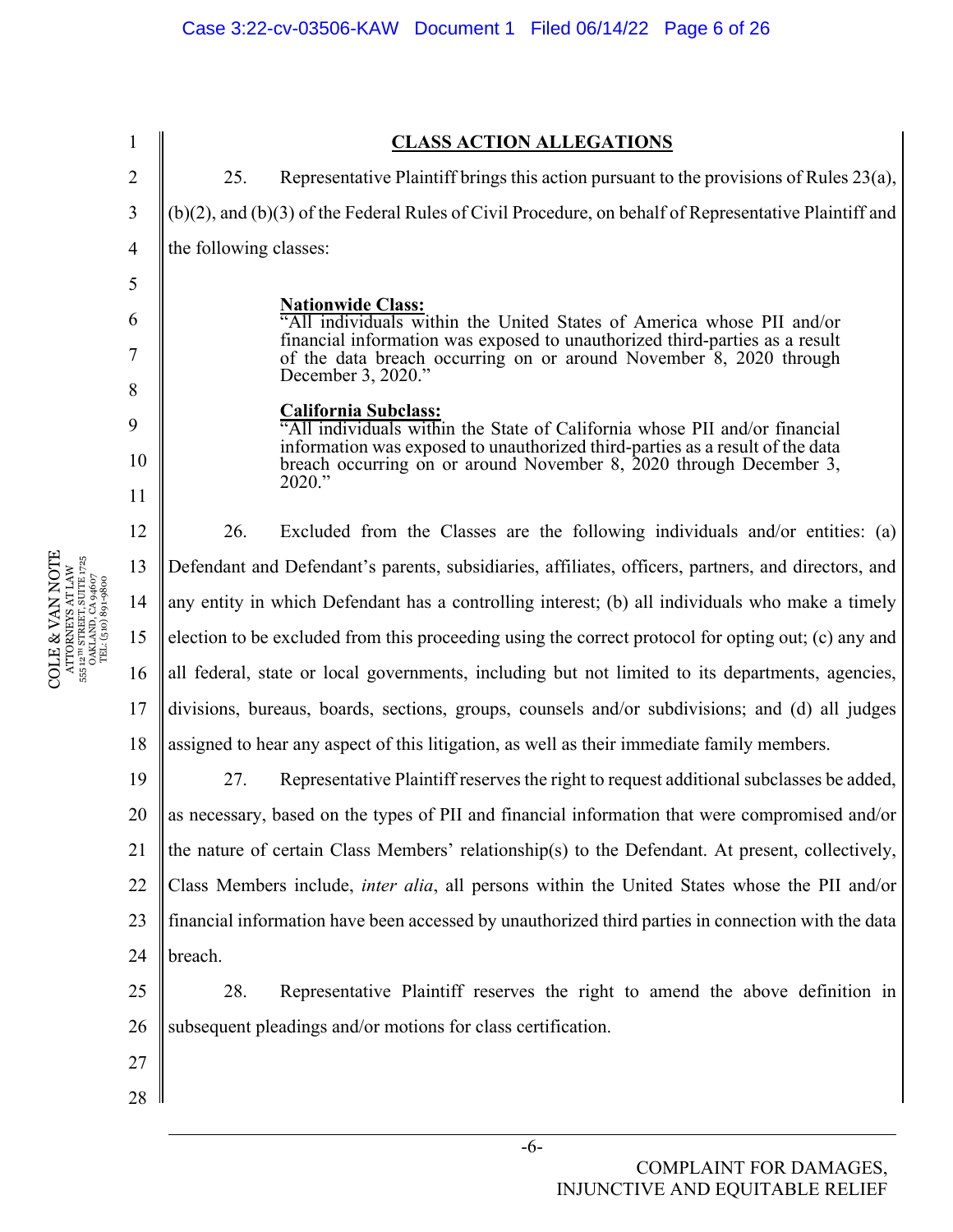|                                                                                                                                                                                                                          | $\mathbf{1}$   | 29. |                | This action has been brought and may properly be maintained as a class action                                                                                                                                                                                                                                                                                                                                                                                                                                    |
|--------------------------------------------------------------------------------------------------------------------------------------------------------------------------------------------------------------------------|----------------|-----|----------------|------------------------------------------------------------------------------------------------------------------------------------------------------------------------------------------------------------------------------------------------------------------------------------------------------------------------------------------------------------------------------------------------------------------------------------------------------------------------------------------------------------------|
|                                                                                                                                                                                                                          | $\overline{2}$ |     |                | under Federal Rule of Civil Procedure Rule 23 because there is a well-defined community of                                                                                                                                                                                                                                                                                                                                                                                                                       |
|                                                                                                                                                                                                                          | 3              |     |                | interest in the litigation and membership in the proposed classes is easily ascertainable.                                                                                                                                                                                                                                                                                                                                                                                                                       |
|                                                                                                                                                                                                                          | 4              |     | a.             | Numerosity: A class action is the only available method for the fair and<br>efficient adjudication of this controversy. The members of the Plaintiff<br>Classes are so numerous that joinder of all members is impractical, if not<br>impossible. Representative Plaintiff is informed and believes and, on that<br>basis, alleges that the total number of Class Members is in the hundreds of<br>thousands of individuals. Membership in the Classes will be determined by<br>analysis of Defendant's records. |
|                                                                                                                                                                                                                          | 5              |     |                |                                                                                                                                                                                                                                                                                                                                                                                                                                                                                                                  |
|                                                                                                                                                                                                                          | 6              |     |                |                                                                                                                                                                                                                                                                                                                                                                                                                                                                                                                  |
|                                                                                                                                                                                                                          | 7              |     |                |                                                                                                                                                                                                                                                                                                                                                                                                                                                                                                                  |
|                                                                                                                                                                                                                          | 8              |     | $\mathbf{b}$ . | Commonality: Representative Plaintiff and the Class Members share a<br>community of interests in that there are numerous common questions and<br>issues of fact and law which predominate over any questions and issues<br>solely affecting individual members, including, but not necessarily limited<br>to:                                                                                                                                                                                                    |
|                                                                                                                                                                                                                          | 9<br>10        |     |                |                                                                                                                                                                                                                                                                                                                                                                                                                                                                                                                  |
|                                                                                                                                                                                                                          | 11             |     |                | 1) Whether Defendant had a legal duty to Representative Plaintiff and<br>the Classes to exercise due care in collecting, storing, using and/or<br>safeguarding their PII;                                                                                                                                                                                                                                                                                                                                        |
|                                                                                                                                                                                                                          | 12             |     |                |                                                                                                                                                                                                                                                                                                                                                                                                                                                                                                                  |
|                                                                                                                                                                                                                          | 13             |     |                | 2) Whether Defendant knew or should have known of the susceptibility                                                                                                                                                                                                                                                                                                                                                                                                                                             |
|                                                                                                                                                                                                                          | 14             |     |                | of its data security systems to a data breach;                                                                                                                                                                                                                                                                                                                                                                                                                                                                   |
| <b>COLE &amp; VAN NOTE</b><br>$\begin{array}{c} \text{ATTORNEXS AT LAW} \\ \text{555 } 12^{\text{th}} \text{ STREJT}, \text{SUTE } 1725 \\ \text{OAKLAND, CA } 94607 \\ \text{TEL: (510) } 891\text{--}9800 \end{array}$ | 15             |     |                | 3) Whether Defendant's security procedures and practices to protect its<br>systems were reasonable in light of the measures recommended by data<br>security experts;                                                                                                                                                                                                                                                                                                                                             |
|                                                                                                                                                                                                                          | 16<br>17       |     |                | Whether Defendant's failure to implement adequate data security<br>measures allowed a data breach to occur;                                                                                                                                                                                                                                                                                                                                                                                                      |
|                                                                                                                                                                                                                          | 18             |     |                | Whether Defendant failed to comply with its own policies and<br>5)                                                                                                                                                                                                                                                                                                                                                                                                                                               |
|                                                                                                                                                                                                                          | 19             |     |                | applicable laws, regulations, and industry standards relating to data<br>security;                                                                                                                                                                                                                                                                                                                                                                                                                               |
|                                                                                                                                                                                                                          | 20             |     |                | 6) Whether Defendant adequately, promptly, and accurately informed<br>Representative Plaintiff and Class Members that their PII had been                                                                                                                                                                                                                                                                                                                                                                         |
|                                                                                                                                                                                                                          | 21             |     |                | compromised;                                                                                                                                                                                                                                                                                                                                                                                                                                                                                                     |
|                                                                                                                                                                                                                          | 22             |     |                | How and when Defendant actually learned of the cyber-intrusion;<br>7)                                                                                                                                                                                                                                                                                                                                                                                                                                            |
|                                                                                                                                                                                                                          | 23             |     |                | Whether Defendant's conduct, including its failure to act, resulted<br>8)<br>in or was the proximate cause of the breach of its systems, resulting in                                                                                                                                                                                                                                                                                                                                                            |
|                                                                                                                                                                                                                          | 24             |     |                | the loss of the PII of Representative Plaintiff and Class Members;                                                                                                                                                                                                                                                                                                                                                                                                                                               |
|                                                                                                                                                                                                                          | 25<br>26       |     |                | 9) Whether Defendant adequately addressed and fixed<br>the<br>vulnerabilities which permitted the unauthorized access to occur;                                                                                                                                                                                                                                                                                                                                                                                  |
|                                                                                                                                                                                                                          | 27             |     |                | 10) Whether Defendant engaged in unfair, unlawful, or deceptive<br>practices by failing to safeguard the PII of Representative Plaintiff and                                                                                                                                                                                                                                                                                                                                                                     |
|                                                                                                                                                                                                                          | 28             |     |                | Class Members;                                                                                                                                                                                                                                                                                                                                                                                                                                                                                                   |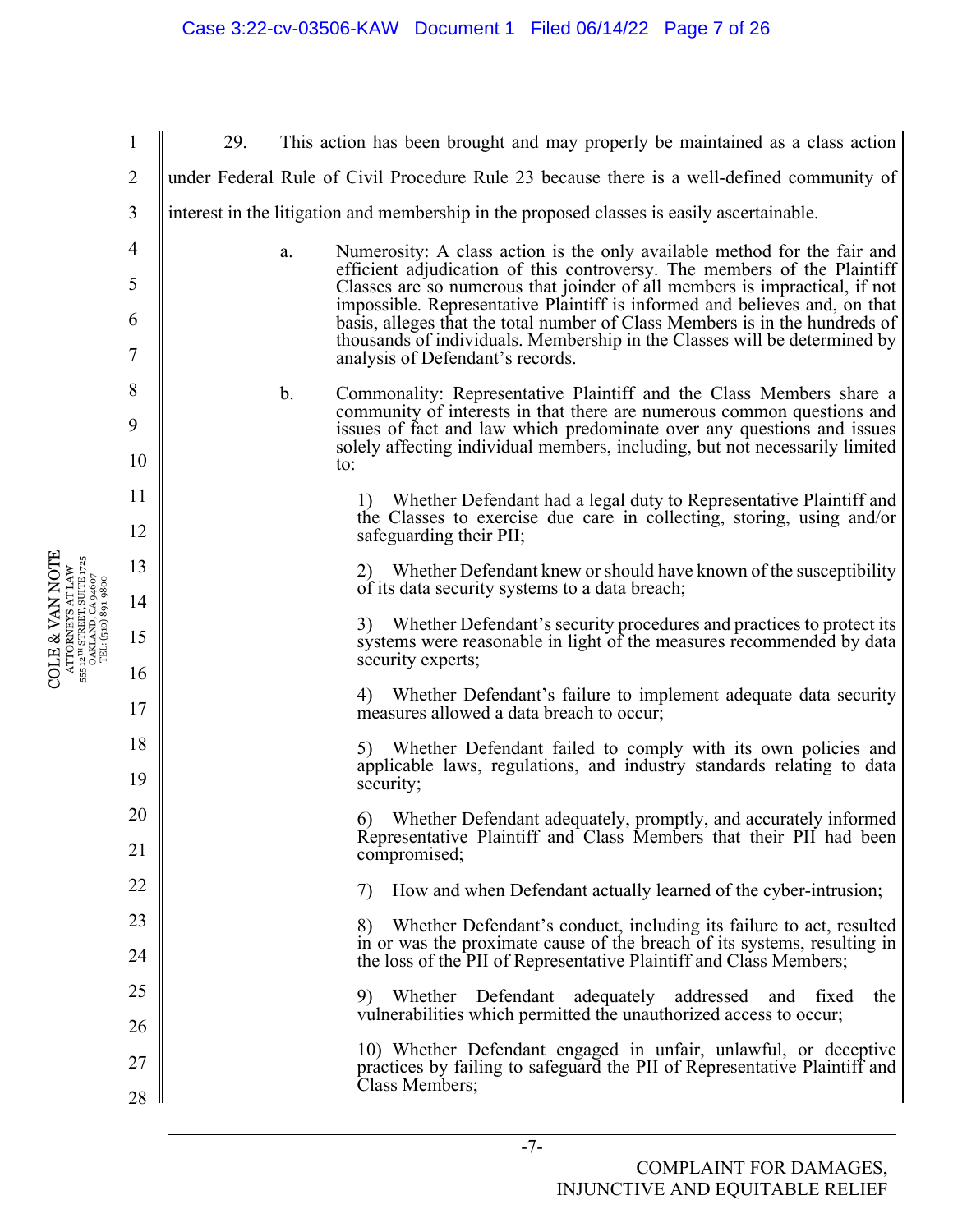11) Whether Representative Plaintiff and Class Members are entitled to actual and/or statutory damages and/or whether injunctive, corrective and/or declaratory relief and/or an accounting is/are appropriate as a result of Defendant's wrongful conduct;

12) Whether Representative Plaintiff and Class Members are entitled to restitution as a result of Defendant's wrongful conduct.

c. Typicality: Representative Plaintiff's claims are typical of the claims of the Plaintiff Classes. Representative Plaintiff and all members of the Plaintiff Classes sustained damages arising out of and caused by Defendant's common course of conduct in violation of law, as alleged herein. The same event and conduct that gave rise to Representative Plaintiff's claims are identical to those that give rise to the claims of every Class Member because Representative Plaintiff and Class Members alike had their Stored Data compromised in the same way by the same conduct of Defendant. Representative Plaintiff and Class Members face identical threats resulting from the resetting of their hard drives and/or access by cyber-criminals to the Stored Data maintained thereon.

d. Adequacy of Representation: Representative Plaintiff in this class action is an adequate representative of each of the Plaintiff Classes in that Representative Plaintiff has the same interest in the litigation of this case as the Class Members, is committed to vigorous prosecution of this case, and has retained competent counsel who are experienced in conducting litigation of this nature. Representative Plaintiff is not subject to any individual defenses unique from those conceivably applicable to other Class Members or the Classes in their entirety. Representative Plaintiff anticipate no management difficulties in this litigation. Representative Plaintiff and its counsel will fairly and adequately protect the interests of all Class Members.

e. Superiority of Class Action: The damages suffered by individual Class Members are significant but may be small relative to the enormous expense of individual litigation by each member. This makes or may make it impractical for members of the Plaintiff Classes to seek redress individually for the wrongful conduct alleged herein. Even if Class Members could afford such individual litigation, the court system could not. Should separate actions be brought or be required to be brought by each individual member of the Plaintiff Classes, the resulting multiplicity of lawsuits would cause undue hardship and expense for the Court and the litigants. The prosecution of separate actions would also create a risk of inconsistent rulings which might be dispositive of the interests of other Class Members who are not parties to the adjudications and/or may substantially impede their ability to adequately protect their interests. Individualized litigation increases the delay and expense to all parties, and to the court system, presented by the complex legal and factual issues of the case. By contrast, the class action device presents far fewer management difficulties and provides benefits of single adjudication, economy of scale, and comprehensive supervision by a single court.

COLE & VAN NOTE  $\begin{array}{c} {\rm ATTORNEYS} \; {\rm AT}\; {\rm LAW} \\ 555\;12^{718}\;{\rm STREFT}, {\rm SUTE}\;1725 \\ {\rm OAKLAND}, {\rm CA}\;94607 \\ {\rm TEL}; \, (510)\;891\text{--}9800 \end{array}$ COLE & VAN NOTE 555 12TH STREET, SUITE 1725 ATTORNEYS AT LAW OAKLAND, CA 94607 TEL: (510) 891-9800

1

2

3

4

5

6

7

8

9

10

11

12

13

14

15

16

17

18

19

20

21

22

23

24

25

26

27

28

-8-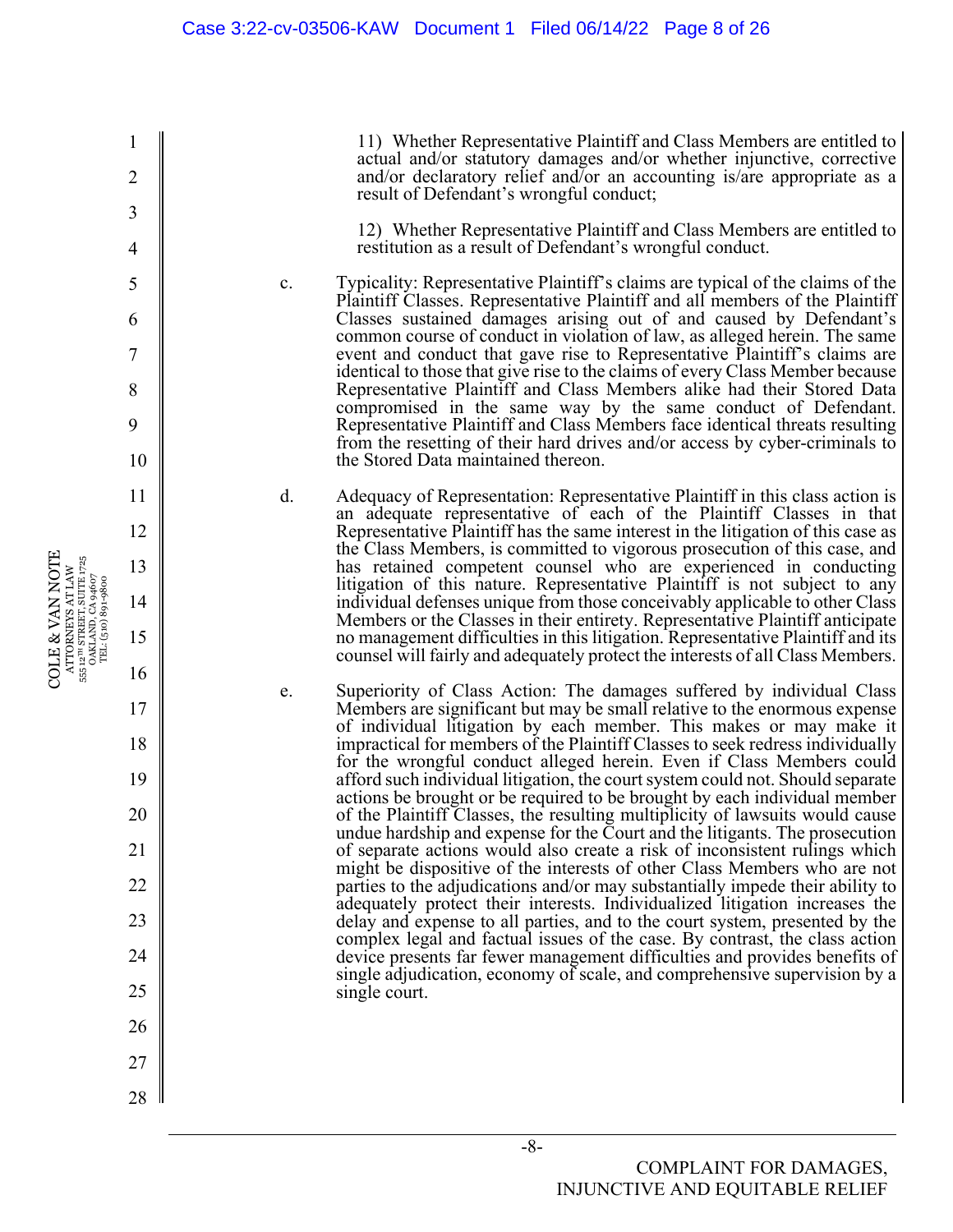30. Class certification is proper because the questions raised by this Complaint are of common or general interest affecting numerous persons, such that it is impracticable to bring all Class Members before the Court.

10 11 31. This class action is also appropriate for certification because Defendant has acted and/or has refused to act on grounds generally applicable to the Classes, thereby requiring the Court's imposition of uniform relief to ensure compatible standards of conduct toward Class Members and making final injunctive relief appropriate with respect to the Classes in their entireties. Defendant's conduct challenged herein applies to and affects Class Members uniformly, and Representative Plaintiff's challenge to this conduct hinges on Defendant's conduct with respect to the Classes, and each of them, not on facts or law applicable only to the Representative Plaintiff.

32. Unless a Class-wide injunction is issued, Defendant's violations may continue, and Defendant may continue to act unlawfully as set forth in this Complaint.

## **COMMON FACTUAL ALLEGATIONS**

#### 16 **The Cyber-attack**

17 18 19 20 21 22 23 24 33. According to the Notice Defendant provided to Representative Plaintiff, an authorized attacker accessed Defendant's network between November 8, 2020 and December 3, 2020. In doing so, they accessed files, at least some of which were copied and stolen.<sup>2</sup> They also encrypted files and demanded a ransom in exchange for restoring Defendant's access to the information. Following Defendant's payment of a ransom, the attackers allegedly returned the stolen files and provided a decryption key to Defendant. Despite this, Defendant's own notice acknowledges that "there are no guarantees" and that any information viewed or stolen by the attackers is still "at risk."

25

34. According to Defendant 354,647 individuals were affected by the data breach.<sup>3</sup>

26

27 <sup>2</sup> This information is also available in the notice Defendant provided to the California Attorney General's Office, which is substantially similar to the one Plaintiff received. That notice is available at:

1

2

3

4

5

6

7

8

9

12

13

14

https://oag.ca.gov/system/files/Perkins%20-%20Sample%20Notice.pdf (last accessed June 14, 2022). 3 *See*, https://apps.web.maine.gov/online/aeviewer/ME/40/2b925064-ca32-4645-adb8-bbd048d8dbcf.shtml (last

<sup>28</sup>  accessed June 14, 2022).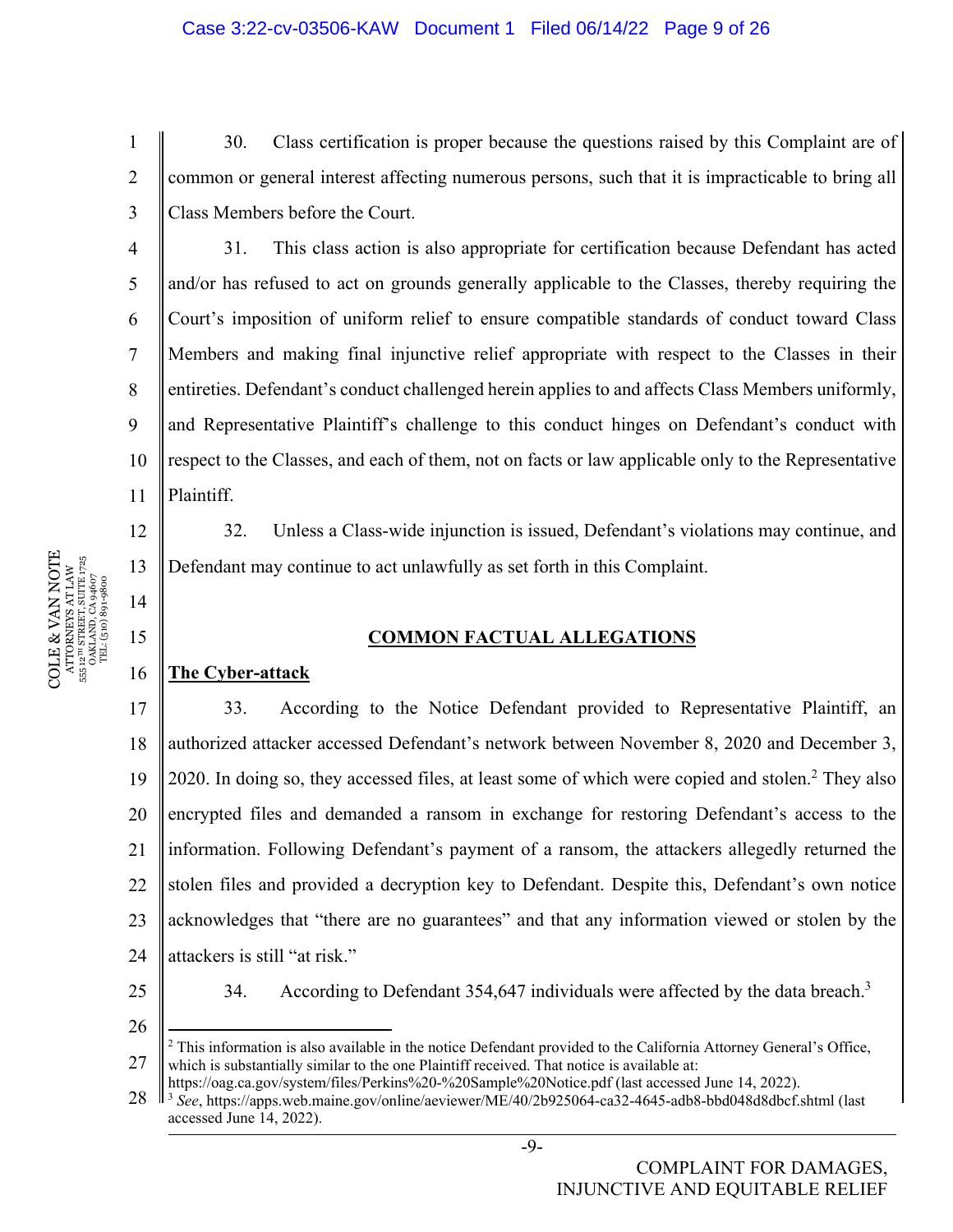35. Representative Plaintiff was not aware of the Data Breach until receiving the notice, which was dated May 26, 2022.

36. Upon information and belief, the unauthorized third party cyber-criminals gained access to Representative Plaintiff's and Class Members' PII and financial information with the intent of engaging in misuse of the heretofore-described PII and financial information, including marketing and selling Representative Plaintiff's and Class Members' PII.

10 37. Defendant had and continues to have obligations created by reasonable industry standards, common law, state statutory law, and its own assurances and representations to keep Representative Plaintiff's and Class Members' PII confidential and to protect such PII from unauthorized access.

38. Representative Plaintiff and Class Members were required to provide their PII and financial information to Defendant with the reasonable expectation and mutual understanding that Defendant would comply with its obligations to keep such information confidential and secure from unauthorized access.

15 16 17 18 19 20 39. Despite this, Representative Plaintiff and the Class Members remain, even today, in the dark regarding what particular data was stolen, the particular malware used, and what steps Defendant intends to take, if any, to secure Class Members' PII and financial information going forward. Representative Plaintiff and Class Members are left to speculate as to the full impact of this cyber-incident and how exactly Defendant intends to enhance its information security systems and/or monitoring capabilities so as to prevent further breaches.

21 22 23 24  $25$ 40. Representative Plaintiff's and Class Members' PII and financial information may end up for sale on the dark web, or simply fall into the hands of companies that will use the detailed PII and financial information for targeted marketing without the approval of Representative Plaintiff and/or Class Members. Either way, unauthorized individuals can now easily access the PII and/or financial information of Representative Plaintiff and Class Members.

27 //

//

26

28  $\parallel$  //

 $\begin{array}{c} \text{COLE} \& \text{VAN NOTE} \\\text{ATTORNENS AT LAW} \\\text{s5: } \text{a}^{\text{un} \text{SRREITS}} \text{ SUTE} \text{ J75} \\\text{s5: } \text{a}^{\text{un} \text{SRREITS}} \text{ SUTE} \text{ J75} \\\text{s5: } \text{a}^{\text{un} \text{S}} \text{J81} \text{J81} \text{J83} \\\text{J72} \\\text{T2} \text{L} \text{(510)} \text{S0} \text{9} \text{4607} \end{array}$ COLE & VAN NOTE 555 12TH STREET, SUITE 1725 ATTORNEYS AT LAW OAKLAND, CA 94607 TEL: (510) 891-9800 1

2

3

4

5

6

7

8

9

11

12

13

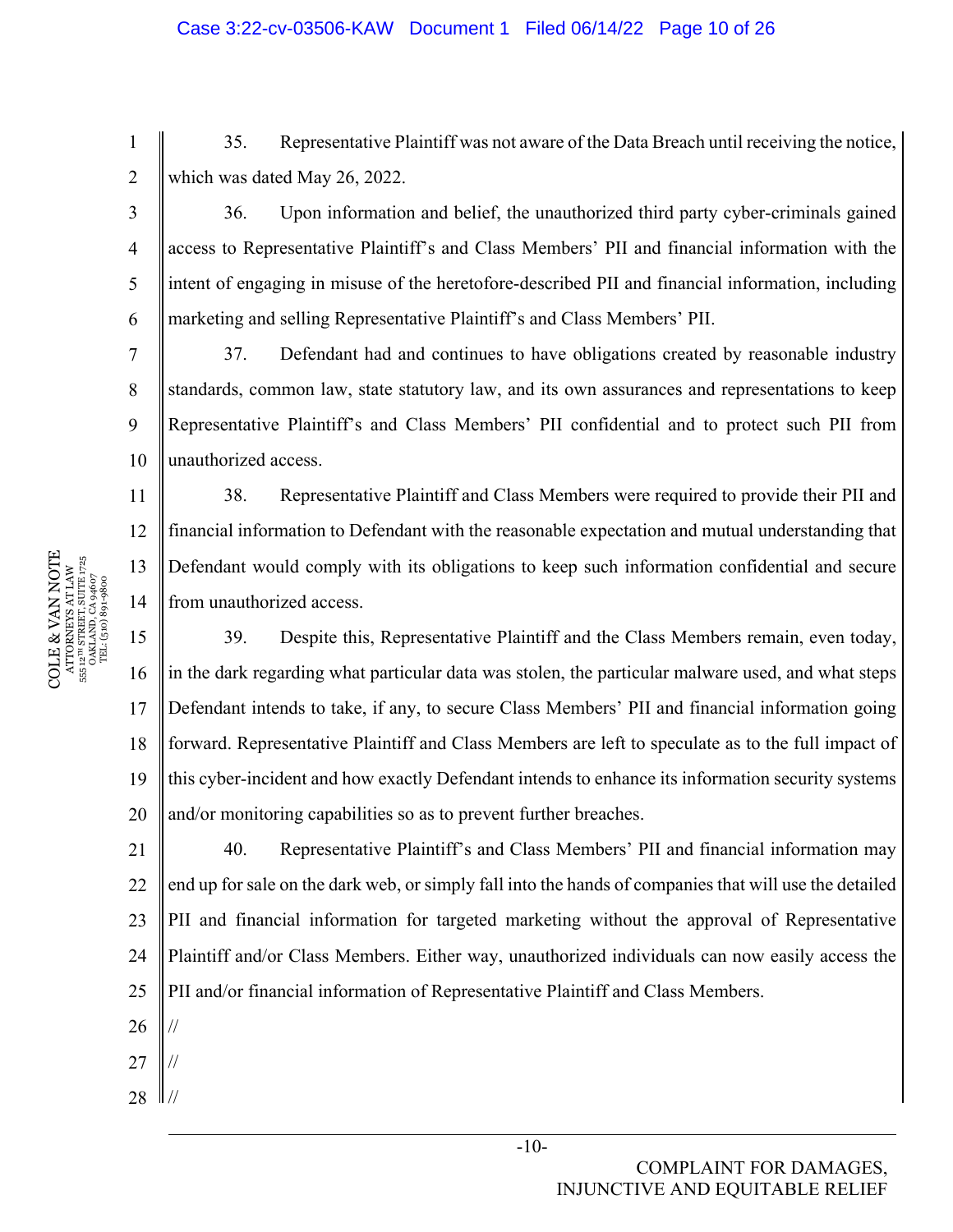## **Defendant Collected/Stored Class Members' PII and Financial Information**

41. Defendant acquired, collected, and stored and assured reasonable security over Representative Plaintiff's and Class Members' PII and financial information.

42. To receive services therefrom, Defendant required that Representative Plaintiff and Class Members provide them with their full name, financial account information, and Social Security number.

10 43. By obtaining, collecting, and storing Representative Plaintiff's and Class Members' PII and financial information, Defendant assumed legal and equitable duties and knew or should have known that they were thereafter responsible for protecting Representative Plaintiff's and Class Members' PII and financial information from unauthorized disclosure.

44. Representative Plaintiff and Class Members have taken reasonable steps to maintain the confidentiality of their PII and financial information. Representative Plaintiff and Class Members relied on Defendant to keep their PII and financial information confidential and securely maintained, to use this information for business purposes only, and to make only authorized disclosures of this information.

16 17 18 45. Defendant could have prevented the breach by properly securing and encrypting and/or more securely encrypting its servers generally, as well as Representative Plaintiff's and Class Members' PII and financial information.

19 20 21 46. Defendant's negligence in safeguarding Representative Plaintiff's and Class Members' PII and financial information is exacerbated by repeated warnings and alerts directed to protecting and securing sensitive data, as evidenced by the trending cyber-attacks in recent years.

22 23 24 25 26 47. Due to the high-profile nature of many recent cyber-attacks, Defendant was and/or certainly should have been on notice and aware of such attacks occurring and, therefore, should have assumed and adequately performed the duty of preparing for such an imminent attack. This is especially true given that Defendant is an accounting firm which stores highly sensitive financial information and owes professional duties to its clients.

- 27
- 28

COMPLAINT FOR DAMAGES, INJUNCTIVE AND EQUITABLE RELIEF

 $\begin{array}{c} \text{COLE} \& \text{VAN NOTE} \\\text{ATTORNENS AT LAW} \\\text{s5: } \text{a}^{\text{un} \text{SRREITS}} \text{ SUTE} \text{ J75} \\\text{s5: } \text{a}^{\text{un} \text{SRREITS}} \text{ SUTE} \text{ J75} \\\text{s5: } \text{a}^{\text{un} \text{S}} \text{J81} \text{J81} \text{J83} \\\text{J72} \\\text{T2} \text{L} \text{(510)} \text{S0} \text{9} \text{4607} \end{array}$ COLE & VAN NOTE 555 12TH STREET, SUITE 1725 ATTORNEYS AT LAW OAKLAND, CA 94607 TEL: (510) 891-9800 1

2

3

4

5

6

7

8

9

11

12

13

14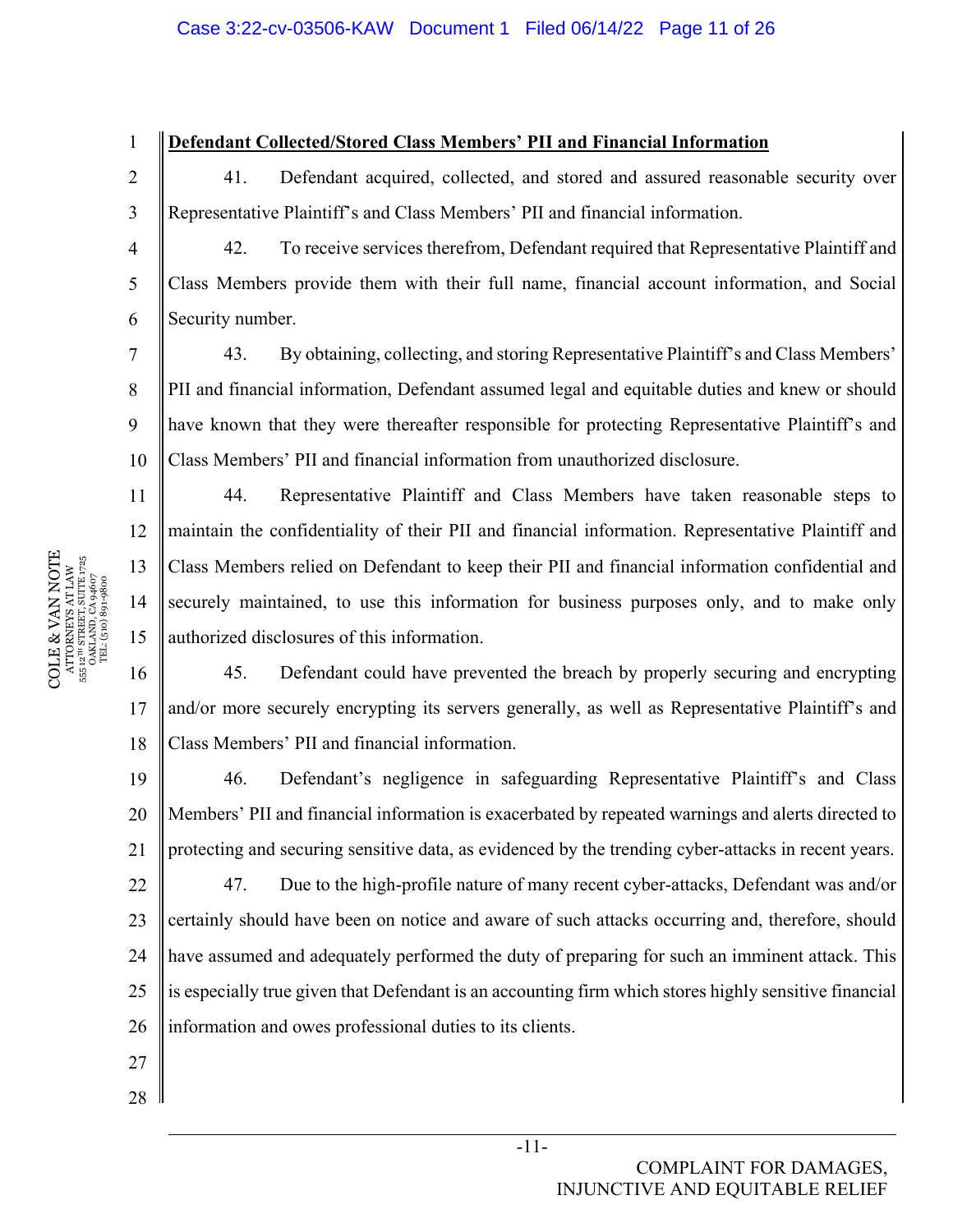48. Yet, despite the prevalence of public announcements of cyber-attacks and data security compromises, Defendant failed to take appropriate steps to protect Representative Plaintiff's and Class Members' PII and financial information from being compromised

4 5

6

7

8

9

1

2

3

## **Defendant Had an Obligation to Protect the Stolen Information**

10 11 49. Defendant's failure to adequately secure Representative Plaintiff's and Class Members' sensitive data breaches duties it owed Representative Plaintiff and Class Members under statutory and common law. Representative Plaintiff and Class Members surrendered their highly sensitive personal data to Defendant under the implied condition that Defendant would keep it private and secure. Accordingly, Defendant also had an implied duty to safeguard their data, independent of any statute.

12 13 14 15 16 17 18 19 50. In addition to its obligations under federal and state laws, Defendant owed a duty to Representative Plaintiff and Class Members to exercise reasonable care in obtaining, retaining, securing, safeguarding, deleting, and protecting the PII and financial information in Defendant's possession from being compromised, lost, stolen, accessed, and misused by unauthorized persons. Defendant owed a duty to Representative Plaintiff and Class Members to provide reasonable security, including consistency with industry standards and requirements, and to ensure that its computer systems, networks, and protocols adequately protected the PII and financial information of Representative Plaintiff and Class Members.

20 21 22 51. Defendant owed a duty to Representative Plaintiff and Class Members to design, maintain, and test its computer systems, servers and networks to ensure that the PII and financial information in its possession was adequately secured and protected.

23 24 25 26 52. Defendant owed a duty to Representative Plaintiff and Class Members to create and implement reasonable data security practices and procedures to protect the PII and financial information in its possession, including not sharing information with other entities who maintained sub-standard data security systems.

27 28 53. Defendant owed a duty to Representative Plaintiff and Class Members to If implement processes that would detect a breach on its data security systems in a timely manner.

 $\begin{array}{c} \text{COLE} \& \text{VAN NOTE} \\\text{ATTORNENS AT LAW} \\\text{s5: } \text{a}^{\text{un} \text{SRREITS}} \text{ SUTE} \text{ J75} \\\text{s5: } \text{a}^{\text{un} \text{SRREITS}} \text{ SUTE} \text{ J75} \\\text{s5: } \text{a}^{\text{un} \text{S}} \text{J81} \text{J81} \text{J83} \\\text{J72} \\\text{T2} \text{L} \text{(510)} \text{S0} \text{9} \text{4607} \end{array}$ COLE & VAN NOTE 555 12TH STREET, SUITE 1725 ATTORNEYS AT LAW OAKLAND, CA 94607 TEL: (510) 891-9800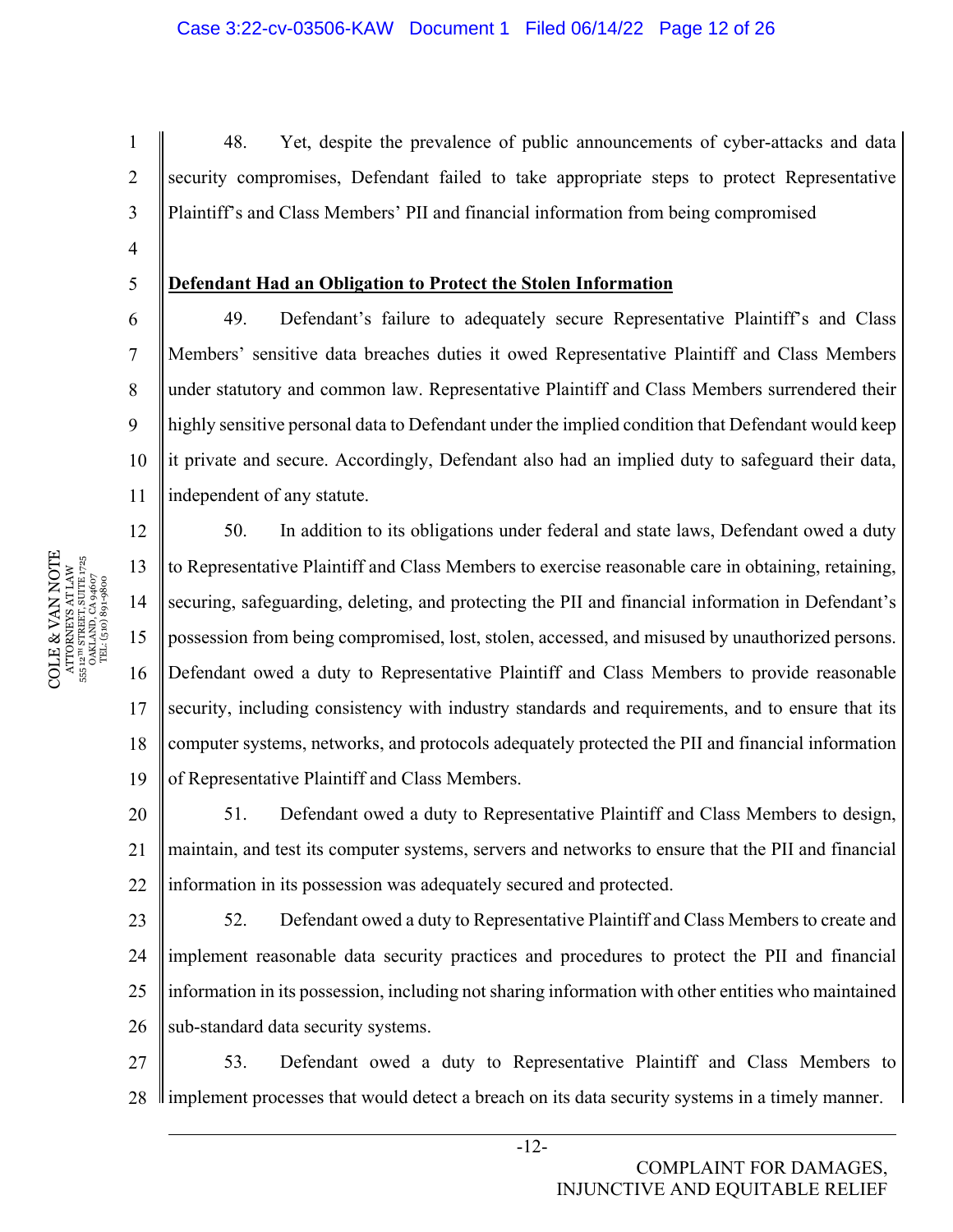54. Defendant owed a duty to Representative Plaintiff and Class Members to act upon data security warnings and alerts in a timely fashion.

55. Defendant owed a duty to Representative Plaintiff and Class Members to disclose if its computer systems and data security practices were inadequate to safeguard individuals' PII and/or financial information from theft because such an inadequacy would be a material fact in their decision to entrust this PII and/or financial information to Defendant.

56. Defendant owed a duty of care to Representative Plaintiff and Class Members because they were foreseeable and probable victims of any inadequate data security practices.

10 11 57. Defendant owed a duty to Representative Plaintiff and Class Members to encrypt and/or more reliably encrypt Representative Plaintiff's and Class Members' PII and financial information and monitor user behavior and activity in order to identify possible threats.

## **Value of the Relevant Sensitive Information**

14 15 16 17 18 19 20 58. The ramifications of Defendant's failure to keep secure Representative Plaintiff's and Class Members' PII and financial information are long lasting and severe. Once PII and financial information is stolen, fraudulent use of that information and damage to victims may continue for years. Indeed, the PII and/or financial information of Representative Plaintiff and Class Members was taken by hackers to engage in identity theft or to sell it to other criminals who will purchase the PII and/or financial information for that purpose. The fraudulent activity resulting from this may not come to light for years.

21 22 23 24 25 26 59. These criminal activities have and will result in devastating financial and personal losses to Representative Plaintiff and Class Members. For example, it is believed that certain PII compromised in the 2017 Experian data breach was being used, three years later, by identity thieves to apply for COVID-19-related benefits in the state of Oklahoma. Such fraud will be an omnipresent threat for Representative Plaintiff and Class Members for the rest of their lives. They will need to remain constantly vigilant.

27 28 60. The FTC defines "identity theft" as "a fraud committed or attempted using the llidentifying information of another person without authority." The FTC describes "identifying

1

2

3

4

5

6

7

8

9

12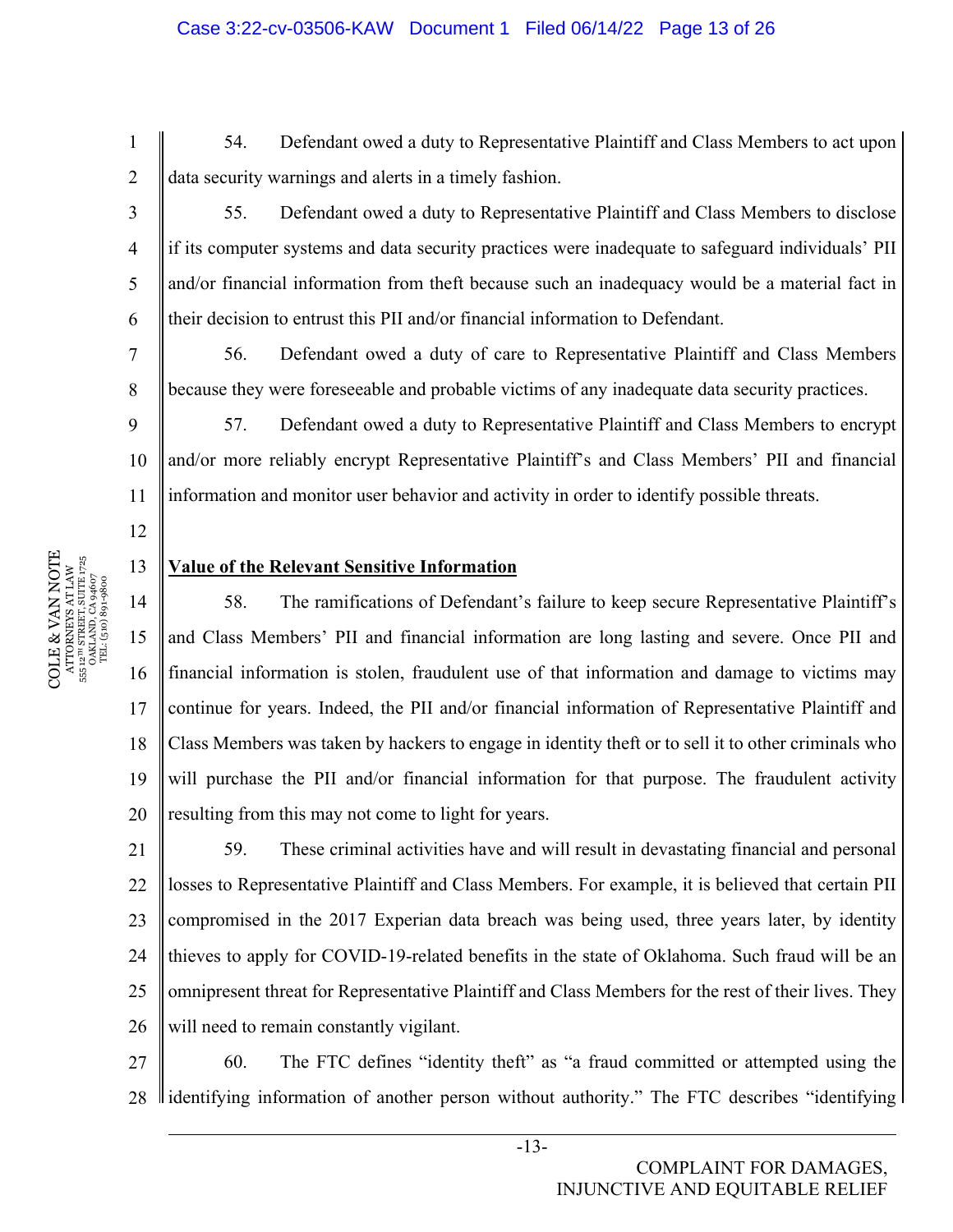1 2 3 4 5 information" as "any name or number that may be used, alone or in conjunction with any other information, to identify a specific person," including, among other things, "[n]ame, Social Security number, date of birth, official State or government issued driver's license or identification number, alien registration number, government passport number, employer or taxpayer identification number."

6 7 8

9

10

11

16

17

18

19

61. Identity thieves can use PII and financial information, such as that of Representative Plaintiff and Class Members which Defendant failed to keep secure, to perpetrate a variety of crimes that harm victims. For instance, identity thieves may commit various types of government fraud such as immigration fraud, obtaining a driver's license or identification card in the victim's name but with another's picture, using the victim's information to obtain government benefits, or filing a fraudulent tax return using the victim's information to obtain a fraudulent refund.

12 13 14 15 62. There may be a time lag between when harm occurs versus when it is discovered, and also between when PII and/or financial information is stolen and when it is used. According to the U.S. Government Accountability Office ("GAO"), which conducted a study regarding data breaches:

> [L]aw enforcement officials told us that in some cases, stolen data may be held for up to a year or more before being used to commit identity theft. Further, once stolen data have been sold or posted on the Web, fraudulent use of that information may continue for years. As a result, studies that attempt to measure the harm resulting from data breaches cannot necessarily rule out all future harm.4

20 21 22 63. If cyber-criminals manage to access personally sensitive data—as they did here there is no limit to the amount of fraud to which Defendant may have exposed Representative Plaintiff and Class Members.

23 24 25 64. Such security failures are easily preventable.<sup>5</sup> As Lucy Thompson wrote in the DATA BREACH AND ENCRYPTION HANDBOOK, "[i]n almost all cases, the data breaches that occurred could have been prevented by proper planning and the correct design and implementation

26

27 <sup>4</sup> *Report to Congressional Requesters*, GAO, at 29 (June 2007), *available at:* http://www.gao.gov/new.items/d07737.pdf (last accessed November 4, 2021).<br>
5 Lucy L. Thompson, "Despite the Alarming Trends, Data Breaches Are Pro

28 Lucy L. Thompson, "Despite the Alarming Trends, Data Breaches Are Preventable," *in*  DATA BREACH AND ENCRYPTION HANDBOOK (Lucy Thompson, ed., 2012).

COLE & VAN NOTE ATTORNEYS AT LAW<br>555 12™ STREET, SUITE 1725<br>0AKLAND, CA 94607<br>TEL: (510) 891-9800 COLE & VAN NOTE 555 12TH STREET, SUITE 1725 ATTORNEYS AT LAW OAKLAND, CA 94607 TEL: (510) 891-9800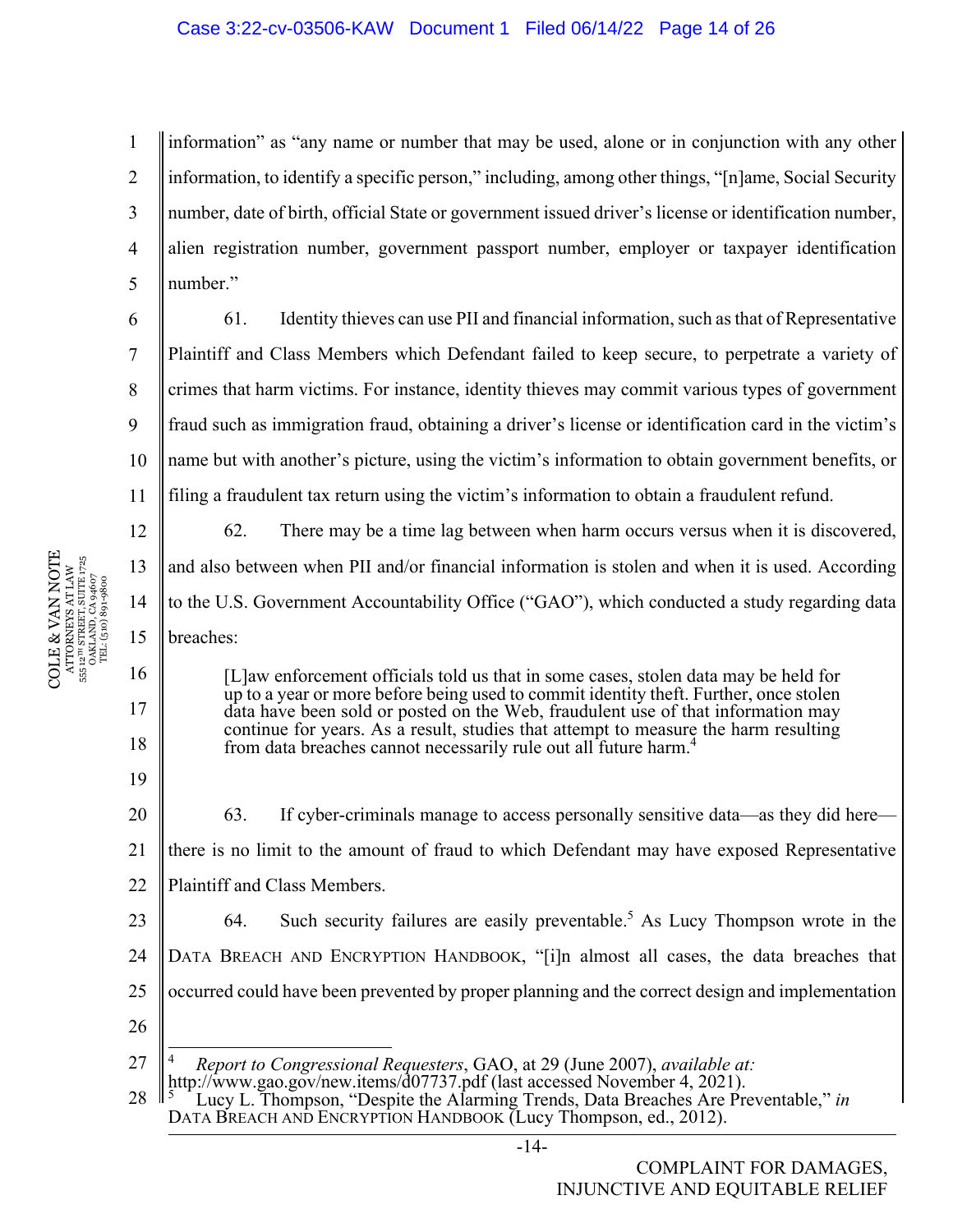#### Case 3:22-cv-03506-KAW Document 1 Filed 06/14/22 Page 15 of 26

1 2 3 of appropriate security solutions."<sup>6</sup> She added that "[o]rganizations that collect, use, store, and share sensitive personal data must accept responsibility for protecting the information and ensuring that it is not compromised  $\dots$ ."<sup>7</sup>

65. Most of the reported cyber-attacks are a result of lax security and the failure to create or enforce appropriate security policies, rules, and procedures … Appropriate information security controls, including encryption, must be implemented and enforced in a rigorous and disciplined manner so that a *data breach never occurs*."8

10 11 12 13 14 15 66. Here, Defendant knew of the importance of safeguarding PII and financial information and of the foreseeable consequences that would occur if Representative Plaintiff's and Class Members' PII and financial information was stolen, including the significant costs that would be placed on Representative Plaintiff and Class Members as a result of a successful attack. Defendant had the resources to deploy robust cybersecurity protocols. It knew, or should have known, that the development and use of such protocols were necessary to fulfill its statutory and common law duties to Representative Plaintiff and Class Members. Defendant's failure to do so is, therefore, intentional, willful, reckless, and/or grossly negligent.

16 17 18 19 20 21 22 23 24 67. Defendant disregarded the rights of Representative Plaintiff and Class Members by, *inter alia*, (i) intentionally, willfully, recklessly, or negligently failing to take adequate and reasonable measures to ensure that its network servers were protected against unauthorized intrusions; (ii) failing to disclose that it did not have adequately robust security protocols and training practices in place to adequately safeguard Representative Plaintiff's and Class Members' PII and/or financial information; (iii) failing to take standard and reasonably available steps to secure representative Plaintiff and Class Members' accounts; (iv) concealing the existence and extent of the security failure for an unreasonable duration of time; and (v) failing to provide Representative Plaintiff and Class Members prompt and accurate notice.

- 25 26 27 // // 6
- 28  *Id.* at 17. 7  *Id.* at 28. 8  *Id.*

# COMPLAINT FOR DAMAGES, INJUNCTIVE AND EQUITABLE RELIEF

COLE & VAN NOTE  $\begin{array}{c} {\text{ATTORNERS AT LAW}} \\ 55\,\,12^{78}\,\, \text{STRERT, SUTER}\,\, 1725 \\ \text{OAKLAND, CA 94607} \\ \text{TEL: (510)}\,\,891\text{-}9800 \end{array}$ COLE & VAN NOTE 555 12TH STREET, SUITE 1725 ATTORNEYS AT LAW OAKLAND, CA 94607 TEL: (510) 891-9800 555

4

5

6

7

8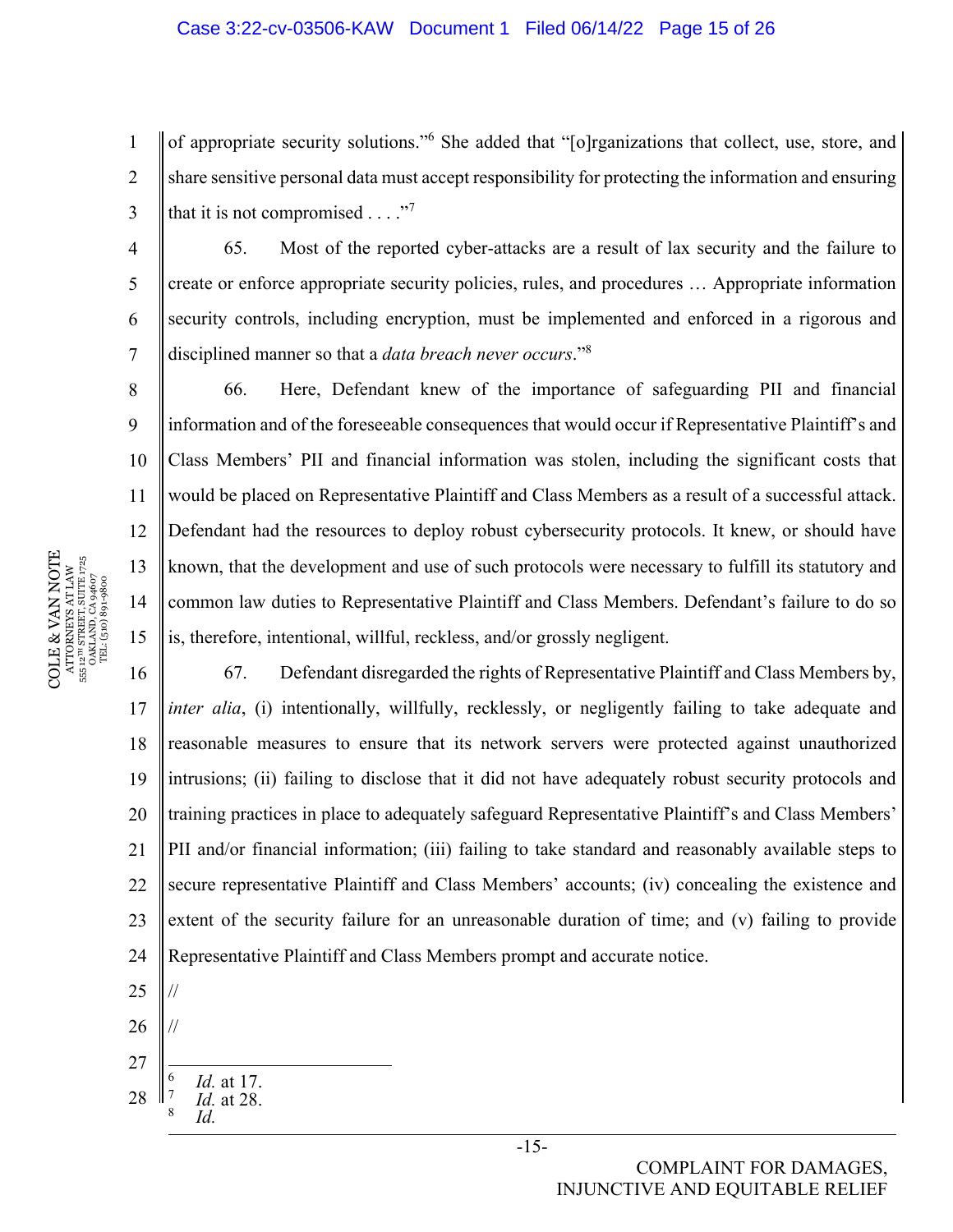|                |                                                                                                           | <b>FIRST CLAIM FOR RELIEF</b><br>Negligence                                                                                                                                                           |  |  |  |
|----------------|-----------------------------------------------------------------------------------------------------------|-------------------------------------------------------------------------------------------------------------------------------------------------------------------------------------------------------|--|--|--|
| $\overline{2}$ | (On behalf of the Nationwide Class)                                                                       |                                                                                                                                                                                                       |  |  |  |
| 3              | 68.                                                                                                       | Each and every allegation of the preceding paragraphs is incorporated in this cause                                                                                                                   |  |  |  |
| $\overline{4}$ | of action with the same force and effect as though fully set forth herein.                                |                                                                                                                                                                                                       |  |  |  |
| 5              | 69.                                                                                                       | At all times herein relevant, Defendant owed Representative Plaintiff and Class                                                                                                                       |  |  |  |
| 6              | Members a duty of care, <i>inter alia</i> , to act with reasonable care to secure and safeguard their PII |                                                                                                                                                                                                       |  |  |  |
| 7              | and financial information and to use commercially reasonable methods to do so. Defendant took             |                                                                                                                                                                                                       |  |  |  |
| 8              |                                                                                                           | on this obligation upon accepting and storing the PII and financial information of Representative                                                                                                     |  |  |  |
| 9              | Plaintiff and Class Members in its computer systems and on its networks.                                  |                                                                                                                                                                                                       |  |  |  |
| 10             | 70.                                                                                                       | Among these duties, Defendant was expected:                                                                                                                                                           |  |  |  |
| 11             |                                                                                                           | to exercise reasonable care in obtaining, retaining, securing, safeguarding,<br>a.<br>deleting and protecting the PII and financial information in its possession;                                    |  |  |  |
| 12             |                                                                                                           | to protect Representative Plaintiff's and Class Members' PII and financial<br>b.                                                                                                                      |  |  |  |
| 13             |                                                                                                           | information using reasonable and adequate security procedures and systems<br>that were/are compliant with industry-standard practices;                                                                |  |  |  |
| 14<br>15       |                                                                                                           | to implement processes to quickly detect any breaches and to timely act on<br>c.<br>warnings about cyber-attacks; and                                                                                 |  |  |  |
| 16<br>17       |                                                                                                           | to promptly notify Representative Plaintiff and Class Members of any data<br>d.<br>breach, security incident, or intrusion that affected or may have affected<br>their PII and financial information. |  |  |  |
| 18             | 71.                                                                                                       |                                                                                                                                                                                                       |  |  |  |
| 19             | Defendant knew the PII and financial information was private and confidential.                            |                                                                                                                                                                                                       |  |  |  |
| 20             | Representative Plaintiff and Class Members were foreseeable and probable victims of these                 |                                                                                                                                                                                                       |  |  |  |
| 21             | inadequate security practices. As such, Defendant owed a duty of care not to subject Representative       |                                                                                                                                                                                                       |  |  |  |
| 22             | Plaintiff and Class Members to an unreasonable risk of harm.                                              |                                                                                                                                                                                                       |  |  |  |
| 23             | 72.<br>Defendant knew or should have known of the risks inherent in collecting and                        |                                                                                                                                                                                                       |  |  |  |
| 24             | storing PII and financial information, the vulnerabilities of its data security systems, and the          |                                                                                                                                                                                                       |  |  |  |
| 25             | importance of adequate security. Defendant knew about numerous, well-publicized cyber-attacks.            |                                                                                                                                                                                                       |  |  |  |
| 26             | 73.<br>Defendant knew or should have known that its data systems and networks did not                     |                                                                                                                                                                                                       |  |  |  |
| 27             | adequately safeguard Representative Plaintiff's and Class Members' PII and financial information.         |                                                                                                                                                                                                       |  |  |  |
| 28             |                                                                                                           |                                                                                                                                                                                                       |  |  |  |

COLE & VAN NOTE ATTORNEYS AT LAW 555 12TH STREET, SUITE 1725 OAKLAND, CA 94607 TEL: (510) 891-9800

 $\begin{array}{c} \mathrm{COLE} \ \& \mathrm{VAN\,NOTE} \\ \mathrm{ATTORNENZS\,AT\,LAW} \\ \mathrm{551.213}\mathrm{SINRIS\,STL\,LY} \\ \mathrm{0167}\mathrm{NAP} \times \mathrm{034607} \\ \mathrm{0167}\mathrm{NAP} \times \mathrm{034607} \\ \mathrm{TEL: (510)891\text{-}980} \end{array}$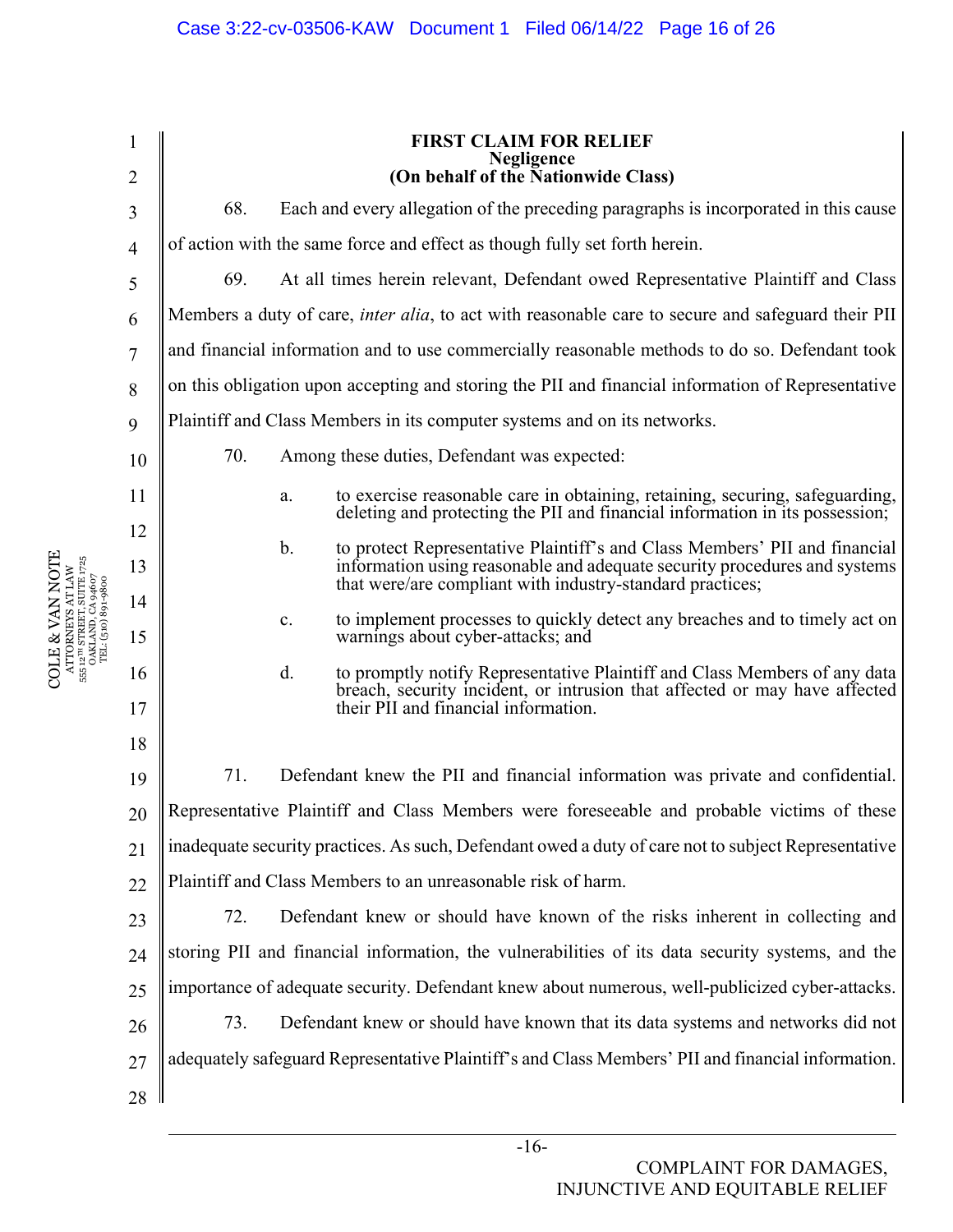74. Only Defendant was in the position to ensure that its systems and protocols were sufficient to protect the PII and financial information that Representative Plaintiff and Class Members had entrusted to it.

75. Defendant breached its duties to Representative Plaintiff and Class Members by failing to provide fair, reasonable, or adequate computer systems and data security practices to safeguard the PII and financial information of Representative Plaintiff and Class Members.

76. Because Defendant knew that a breach of its systems could damage millions of individuals, including Representative Plaintiff and Class Members, Defendant had a duty to adequately protect those data systems and the PII and financial information contained thereon.

77. Representative Plaintiff's and Class Members' willingness to entrust Defendant with their PII and financial information was predicated on the understanding that Defendant would take adequate security precautions. Moreover, only Defendant had the ability to protect its systems and the PII and financial information they stored on them from attack. Thus, Defendant had a special relationship with Representative Plaintiff and Class Members.

15 16 17 18 19 78. Defendant also had independent duties under state and federal laws that required Defendant to reasonably safeguard Representative Plaintiff's and Class Members' PII and financial information and promptly notify them of any security failures. These "independent duties" are untethered to any contract between Defendant and Representative Plaintiff and/or the remaining Class Members.

79. Defendant breached its general duty of care to Representative Plaintiff and Class Members in, but not necessarily limited to, the following ways:

- a. by failing to provide fair, reasonable, or adequate computer systems and data security practices to safeguard the PII and financial information of Representative Plaintiff and Class Members;
- b. by failing to timely and accurately disclose that Representative Plaintiff's and Class Members' PII and financial information had been improperly acquired or accessed;
- c. by failing to adequately protect and safeguard the PII and financial information by knowingly disregarding standard information security principles, despite obvious risks, and by allowing unmonitored and unrestricted access to unsecured PII and financial information;

 $\begin{array}{c} \text{COLE} \& \text{VAN NOTE} \\\text{ATTORNENS AT LAW} \\\text{s5: } \text{a}^{\text{un} \text{SRREITS}} \text{ SUTE} \text{ J75} \\\text{s5: } \text{a}^{\text{un} \text{SRREITS}} \text{ SUTE} \text{ J75} \\\text{s5: } \text{a}^{\text{un} \text{S}} \text{J81} \text{J81} \text{J83} \\\text{J72} \\\text{T2} \text{L} \text{(510)} \text{S0} \text{9} \text{4607} \end{array}$ COLE & VAN NOTE 555 12TH STREET, SUITE 1725 ATTORNEYS AT LAW OAKLAND, CA 94607 TEL: (510) 891-9800

1

2

3

4

5

6

7

8

9

10

11

12

13

14

20

21

22

23

24

25

26

27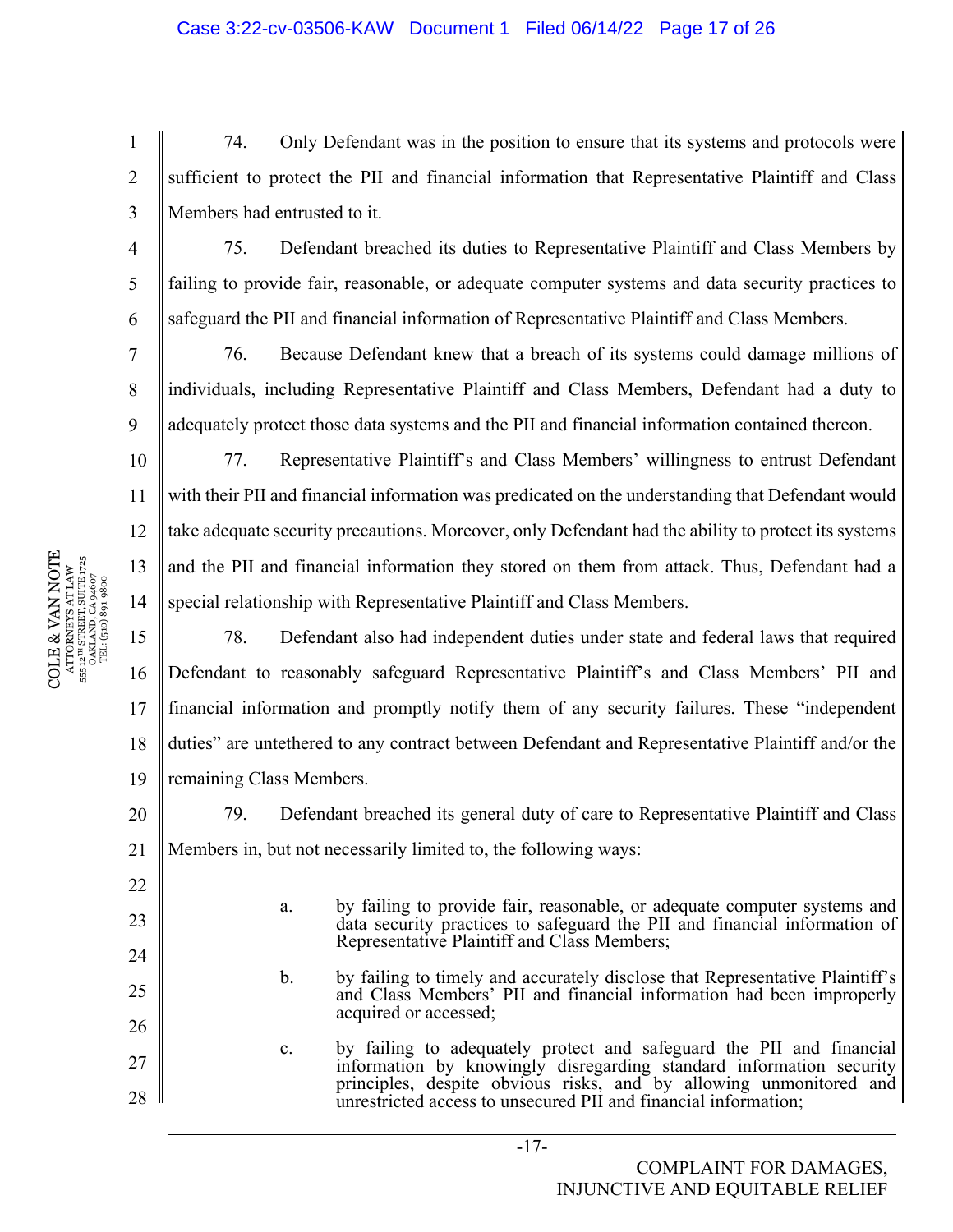1 2 3 4 5 6 7 8 9 10 11 12 13 14 15 16 17 18 19 20 21  $22$ 23 24  $25$ 26 27 28 d. by failing to provide adequate supervision and oversight of the PII and financial information with which they were and are entrusted, in spite of the known risk and foreseeable likelihood of breach and misuse, which permitted an unknown third party to gather PII and financial information of Representative Plaintiff and Class Members, misuse the PII and intentionally disclose it to others without consent. e. by failing to adequately train its employees to not store PII and financial information longer than absolutely necessary; f. by failing to consistently enforce security policies aimed at protecting Representative Plaintiff's and the Class Members' PII and financial information; g. by failing to implement processes to quickly detect data breaches, security incidents, or intrusions; and h. by failing to encrypt Representative Plaintiff's and Class Members' PII and financial information and monitor user behavior and activity in order to identify possible threats. 80. Defendant's willful failure to abide by these duties was wrongful, reckless and grossly negligent in light of the foreseeable risks and known threats. 81. As a proximate and foreseeable result of Defendant's grossly negligent conduct, Representative Plaintiff and Class Members have suffered damages and are at imminent risk of additional harms and damages (as alleged above). 82. The law further imposes an affirmative duty on Defendant to timely disclose the unauthorized access and theft of the PII and financial information to Representative Plaintiff and Class Members so that they could and/or still can take appropriate measures to mitigate damages, protect against adverse consequences and thwart future misuse of their PII and financial information. 83. Defendant breached its duty to notify Representative Plaintiff and Class Members of the unauthorized access by failing to notify Representative Plaintiff and Class Members of any security failures and then by failing and continuing to fail to provide Representative Plaintiff and Class Members sufficient information regarding attacks. To date, Defendant has not provided sufficient information to Representative Plaintiff and Class Members regarding the extent of the

COLE & VAN NOTE ATTORNEYS AT LAW 555 12TH STREET, SUITE 1725 OAKLAND, CA 94607 TEL: (510) 891-9800

 $\begin{array}{c} \text{ATTORNRYS AT LAW} \\ \text{555 12}^{\text{th}} \text{ STRERT, SUTEN} \text{ 1725} \\ \text{0AKLAND, CA 94607} \\ \text{TEL: (510) 891-9800} \end{array}$ COLE & VAN NOTE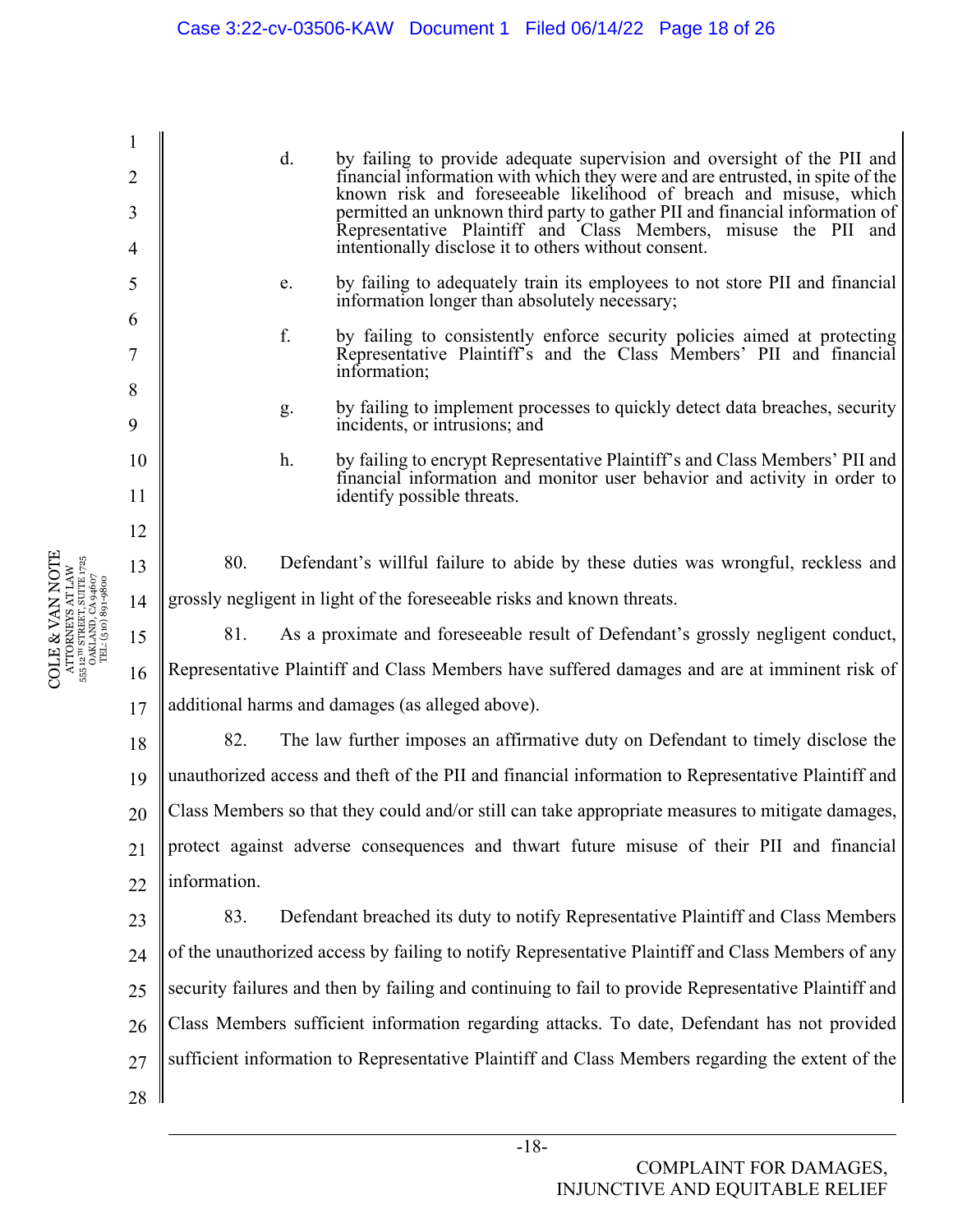1 2 unauthorized access and continues to breach its disclosure obligations to Representative Plaintiff and Class Members.

84. Further, through its failure to provide timely and clear notification to Representative Plaintiff and Class Members, Defendant prevented Representative Plaintiff and Class Members from taking meaningful, proactive steps to secure their PII and financial information.

10 11 12 13 85. There is a close causal connection between Defendant's failure to implement security measures to protect Representative Plaintiff's and Class Members' PII and financial information of Representative Plaintiff and Class Members and the harm suffered, or risk of imminent harm suffered by Representative Plaintiff and Class Members. Representative Plaintiff's and Class Members' PII and financial information was accessed as the proximate result of Defendant's failure to exercise reasonable care in safeguarding such PII and financial information by adopting, implementing, and maintaining appropriate security measures.

14 15 86. Defendant's wrongful actions, inactions, and omissions constituted (and continues to constitute) common law negligence.

16 17 18 87. The damages Representative Plaintiff and Class Members have suffered (as alleged above) and will suffer were and are the direct and proximate result of Defendant's grossly negligent conduct.

19 20 21 22 23 88. Additionally, 15 U.S.C. §45 (FTC Act, Section 5) prohibits "unfair . . . practices in or affecting commerce," including, as interpreted and enforced by the FTC, the unfair act or practice by businesses, such as Defendant, of failing to use reasonable measures to protect PII and financial information. The FTC publications and orders described above also form part of the basis of Defendant's duty in this regard.

24 25 26 27 28 89. Defendant violated 15 U.S.C. §45 by failing to use reasonable measures to protect PII and financial information and not complying with applicable industry standards, as described in detail herein. Defendant's conduct was particularly unreasonable given the nature and amount of PII and financial information it obtained and stored and the foreseeable consequences of the immense damages that would result to Representative Plaintiff and Class Members.

3

4

5

6

7

8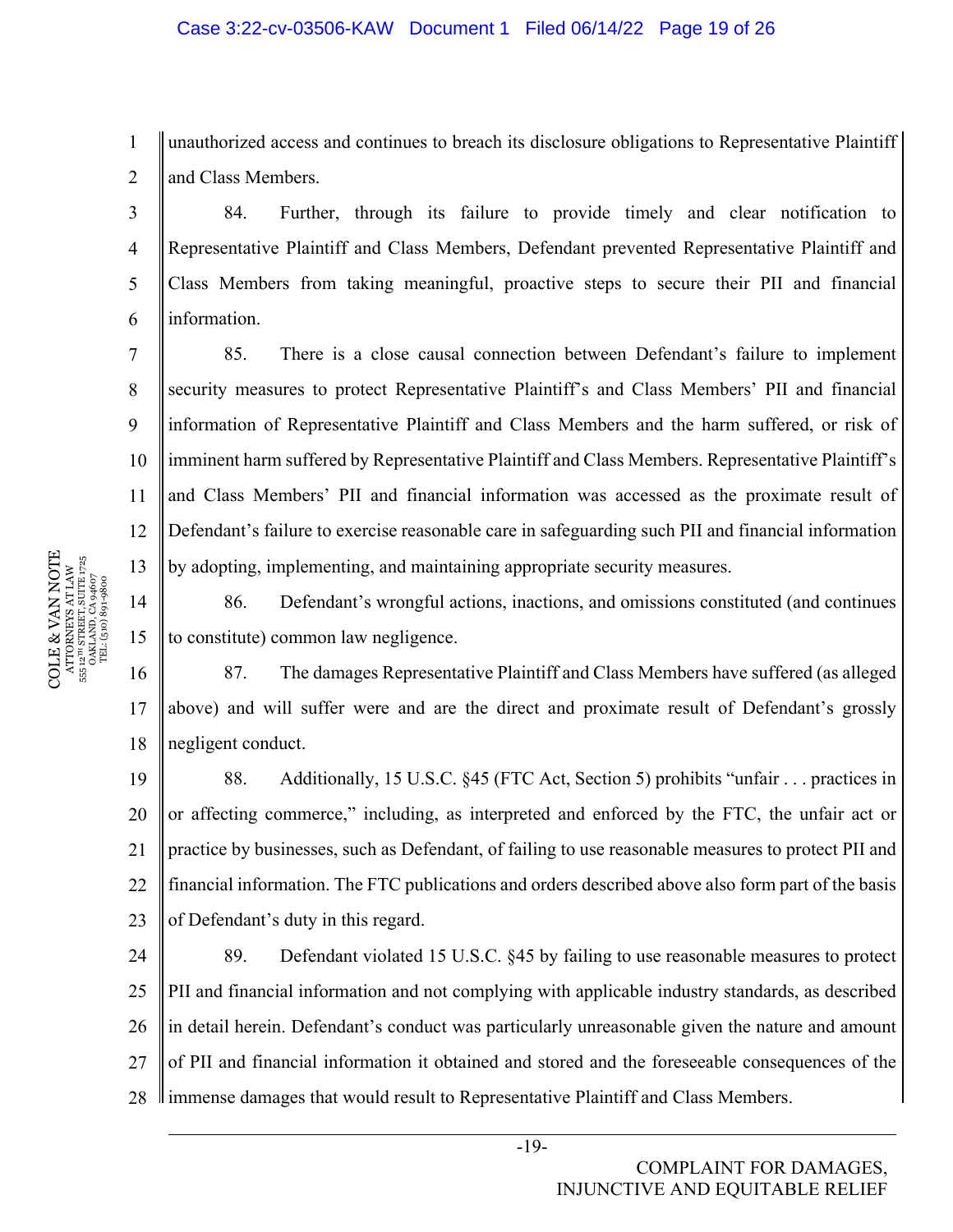## Case 3:22-cv-03506-KAW Document 1 Filed 06/14/22 Page 20 of 26

1 2 3 4 5 6 7 8 9 10 11 12 13 14 15 90. As a direct and proximate result of Defendant's negligence and negligence *per se*, Representative Plaintiff and Class Members have suffered and will suffer injury, including, but not limited to: (i) actual identity theft; (ii) the loss of the opportunity of how their PII and financial information is used; (iii) the compromise, publication and/or theft of their PII and financial information; (iv) out-of-pocket expenses associated with the prevention, detection and recovery from identity theft, tax fraud and/or unauthorized use of their PII and financial information; (v) lost opportunity costs associated with effort expended and the loss of productivity; (vi) addressing and attempting to mitigate actual and future consequences, including, but not limited to, efforts spent researching ways to prevent, detect, contest and/or recover from embarrassment and identity theft; (vii) the continued risk to their PII and financial information, which may remain in Defendant's possession and be the subject of further unauthorized disclosures so long as Defendant fails to undertake adequate measures to protect Representative Plaintiff's and Class Members' PII and financial information; and (viii) future costs (e.g., time, effort, money) that may/will be expended to prevent, detect, contest and/or repair the harm(s) attendant to the compromise of Representative Plaintiff's and Class Members' PII and financial information.

16 17 18 19 91. As a direct and proximate result of Defendant's negligence and negligence *per se*, Representative Plaintiff and Class Members have suffered and will continue to suffer other forms of injury and/or harm, including, but not limited to, anxiety, emotional distress, loss of privacy, and other economic and non-economic losses.

20 21 22 23 24  $25$ 92. Additionally, as a direct and proximate result of Defendant's negligence and negligence *per se*, Representative Plaintiff and Class Members have suffered and will suffer the continued risks of exposure of their PII and financial information, which remain in Defendant's possession and are subject to further unauthorized disclosures so long as Defendant fails to undertake appropriate and adequate measures to protect the PII and financial information in its continued possession.

- 26 //
- 27 //
- 28  $\parallel$  //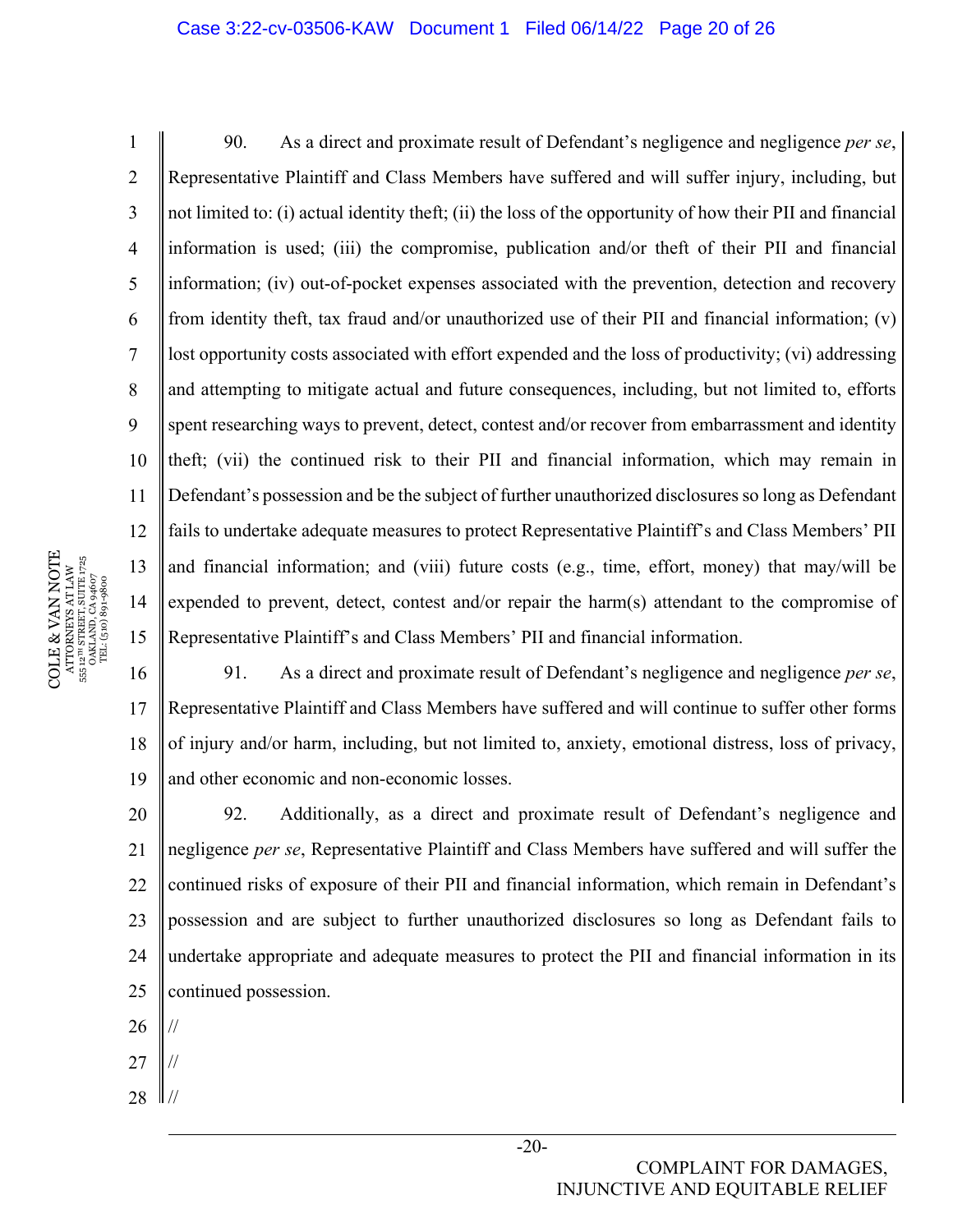2

3

4

5

6

7

8

9

12

13

14

15

1

#### **SECOND CLAIM FOR RELIEF Breach of Implied Contract (On behalf of the Nationwide Class)**

93. Each and every allegation of the preceding paragraphs is incorporated in this cause of action with the same force and effect as though fully set forth herein.

94. Through its course of conduct, Defendant, Representative Plaintiff and Class Members entered into implied contracts for Defendant to implement data security adequate to safeguard and protect the privacy of Representative Plaintiff's and Class Members' PII and financial information.

10 11 95. Defendant required Representative Plaintiff and Class Members to provide and entrust their PII and financial information, including full names, financial account information, and Social Security numbers.

96. Defendant solicited and invited Representative Plaintiff and Class Members to provide their PII and financial information as part of Defendant's regular business practices. Representative Plaintiff and Class Members accepted Defendant's offers and provided their PII and financial information to Defendant.

16 17 18 19 20 21 97. As a condition of receiving services from Defendant, Representative Plaintiff and Class Members provided and entrusted their PII and financial information to Defendant. In so doing, Representative Plaintiff and Class Members entered into implied contracts with Defendant by which Defendant agreed to safeguard and protect such non-public information, to keep such information secure and confidential, and to timely and accurately notify Representative Plaintiff and Class Members if their data had been breached and compromised or stolen.

22 23 24 98. A meeting of the minds occurred when Representative Plaintiff and Class Members agreed to, and did, provide their PII and financial information to Defendant, in exchange for, amongst other things, the protection of their PII and financial information.

25 26 99. Representative Plaintiff and Class Members fully performed their obligations under the implied contracts with Defendant.

27 28 100. Defendant breached the implied contracts it made with Representative Plaintiff and Class Members by failing to safeguard and protect their PII and financial information and by

 $\begin{array}{c} \text{COLE} \& \text{VAN NOTE} \\\text{ATTORNENS AT LAW} \\\text{s5: } \text{a}^{\text{un} \text{SRREITS}} \text{ SUTE} \text{ J75} \\\text{s5: } \text{a}^{\text{un} \text{SRREITS}} \text{ SUTE} \text{ J75} \\\text{s5: } \text{a}^{\text{un} \text{S}} \text{J81} \text{J81} \text{J83} \\\text{J72} \\\text{T2} \text{L} \text{(510)} \text{S0} \text{9} \text{4607} \end{array}$ COLE & VAN NOTE 555 12TH STREET, SUITE 1725 ATTORNEYS AT LAW OAKLAND, CA 94607 TEL: (510) 891-9800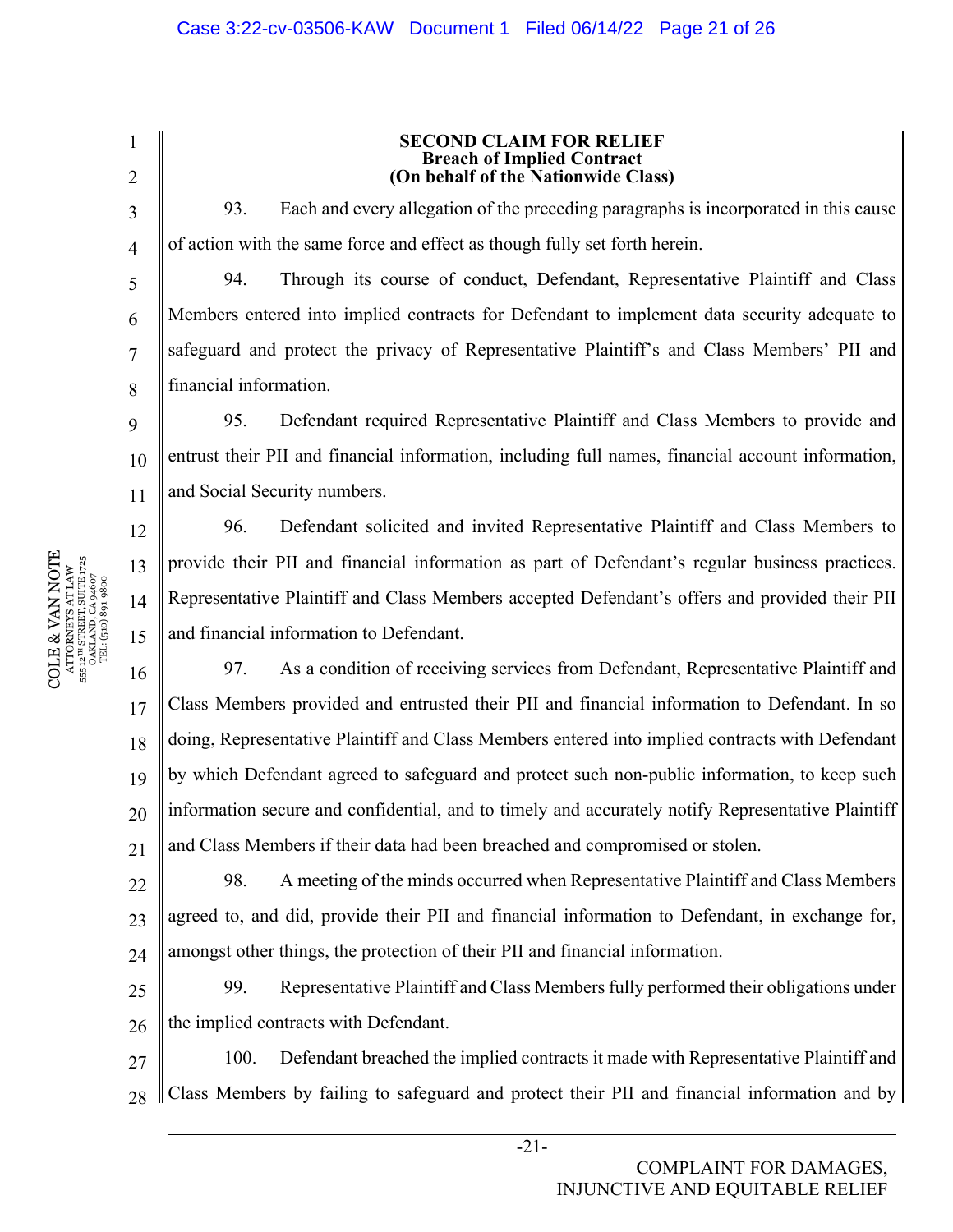1 2 failing to provide timely and accurate notice to them that their PII and financial information was compromised as a result of the attack.

101. As a direct and proximate result of Defendant's above-described breach of implied contract, Representative Plaintiff and Class Members have suffered (and will continue to suffer) (a) ongoing, imminent, and impending threat of identity theft crimes, fraud, and abuse, resulting in monetary loss and economic harm; (b) actual identity theft crimes, fraud, and abuse, resulting in monetary loss and economic harm; (c) loss of the confidentiality of the stolen confidential data; (d) the illegal sale of the compromised data on the dark web; (e) lost work time; and (f) other economic and non-economic harm.

## **THIRD CLAIM FOR RELIEF Breach of the Implied Covenant of Good Faith and Fair Dealing (On behalf of the Nationwide Class)**

102. Each and every allegation of the preceding paragraphs is incorporated in this cause of action with the same force and effect as though fully set forth herein.

15 16 17 103. Every contract has an implied covenant of good faith and fair dealing. This implied covenant is an independent duty and may be breached even when there is no breach of a contract's actual and/or express terms.

18 19 104. Representative Plaintiff and Class Members have complied with and performed all conditions of their contracts with Defendant.

20 21 22 23 24 25 105. Defendant breached the implied covenant of good faith and fair dealing by failing to maintain adequate computer systems and data security practices to safeguard PII and financial information, failing to timely and accurately disclose the security breach to Representative Plaintiff and Class Members and continued acceptance of PII and financial information and storage of other personal information after Defendant knew, or should have known, of the security vulnerabilities of the systems that were exploited.

26 27 28 106. Defendant acted in bad faith and/or with malicious motive in denying Representative Plaintiff and Class Members the full benefit of their bargains as originally intended by the parties, thereby causing them injury in an amount to be determined at trial.

3

4

5

6

7

8

9

10

11

12

13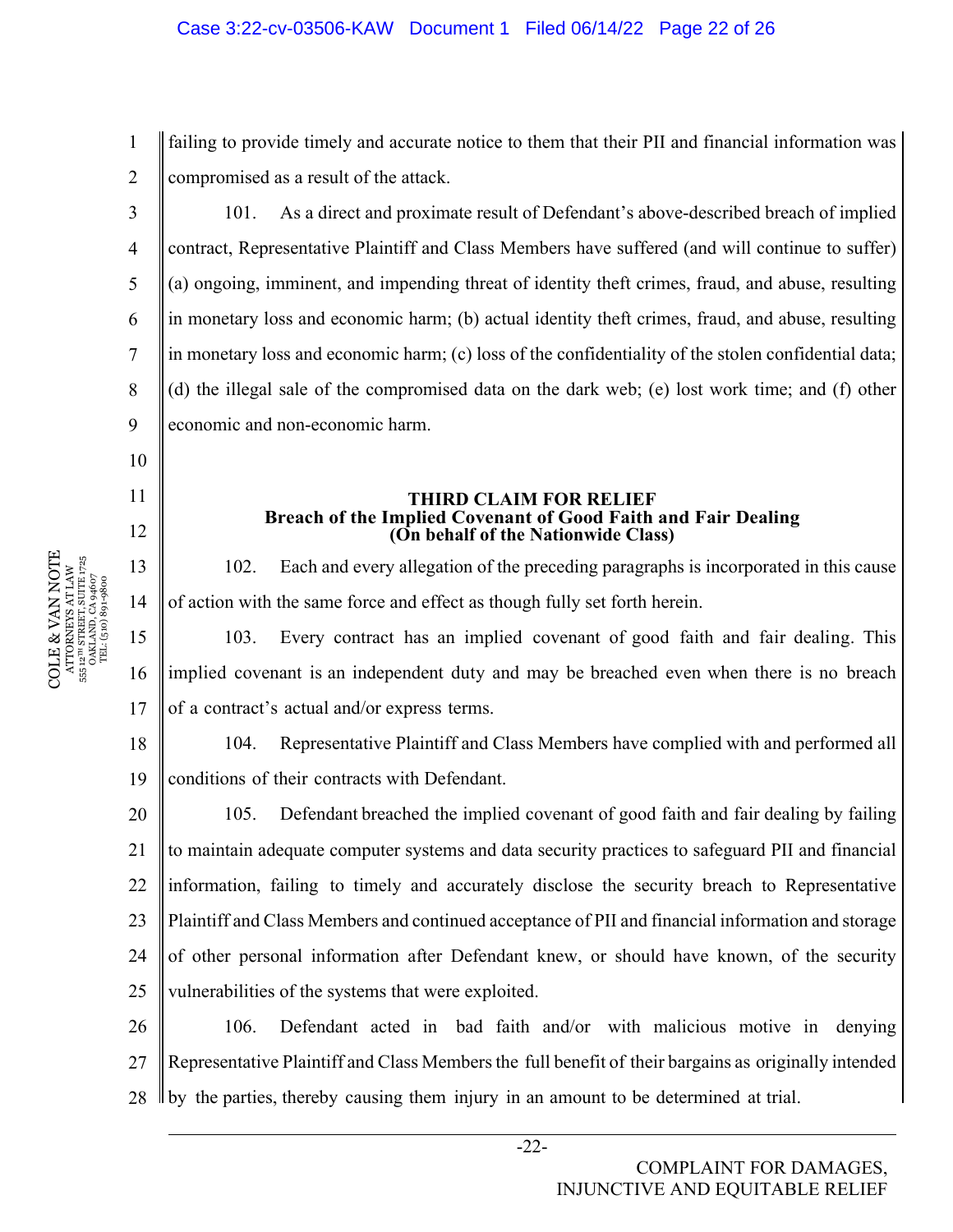3 4 5

6

7

8

9

11

13

14

15

1

2

#### **FOURTH CLAIM FOR RELIEF Unjust Enrichment (On behalf of the Nationwide Class)**

107. Each and every allegation of the preceding paragraphs is incorporated in this cause of action with the same force and effect as though fully set forth herein.

108. By its wrongful acts and omissions described herein, Defendant has obtained a benefit by unduly taking advantage of Representative Plaintiff and Class Members.

109. Defendant caused Representative Plaintiff and Class Members to reasonably believe that Defendant would keep such PII and financial information secure.

10 12 110. Defendant was aware, or should have been aware, that reasonable consumers would have wanted their PII and financial information kept secure and would not have contracted with Defendant, directly or indirectly, had they known that Defendant's information systems were substandard for that purpose.

111. Defendant was also aware that, if the substandard condition of and vulnerabilities in its information systems were disclosed, it would negatively affect Representative Plaintiff's and Class Members' decisions to seek services therefrom.

16 17 18 19 20 21  $22$ 112. Defendant failed to disclose facts pertaining to its substandard information systems, defects, and vulnerabilities therein before Representative Plaintiff and Class Members made their decisions to make purchases, engage in commerce therewith, and seek services or information. Instead, Defendant suppressed and concealed such information. By concealing and suppressing that information, Defendant denied Representative Plaintiff and Class Members the ability to make a rational and informed purchasing decision and took undue advantage of Representative Plaintiff and Class Members.

23 24  $25$ 26 27 113. Defendant was unjustly enriched at the expense of Representative Plaintiff and Class Members. Defendant received profits, benefits, and compensation, in part, at the expense of Representative Plaintiff and Class Members. By contrast, Representative Plaintiff and Class Members did not receive the benefit of their bargain because they paid for products/services that did not satisfy the purposes for which they bought/sought them.

28

 $\begin{array}{c} \text{COLE} \& \text{VAN NOTE} \\\text{ATTORNENS AT LAW} \\\text{s5: } \text{a}^{\text{un} \text{SRREITS}} \text{ SUTE} \text{ J75} \\\text{s5: } \text{a}^{\text{un} \text{SRREITS}} \text{ SUTE} \text{ J75} \\\text{s5: } \text{a}^{\text{un} \text{S}} \text{J81} \text{J81} \text{J83} \\\text{J72} \\\text{T2} \text{L} \text{(510)} \text{S0} \text{9} \text{4607} \end{array}$ COLE & VAN NOTE 555 12TH STREET, SUITE 1725 ATTORNEYS AT LAW OAKLAND, CA 94607 TEL: (510) 891-9800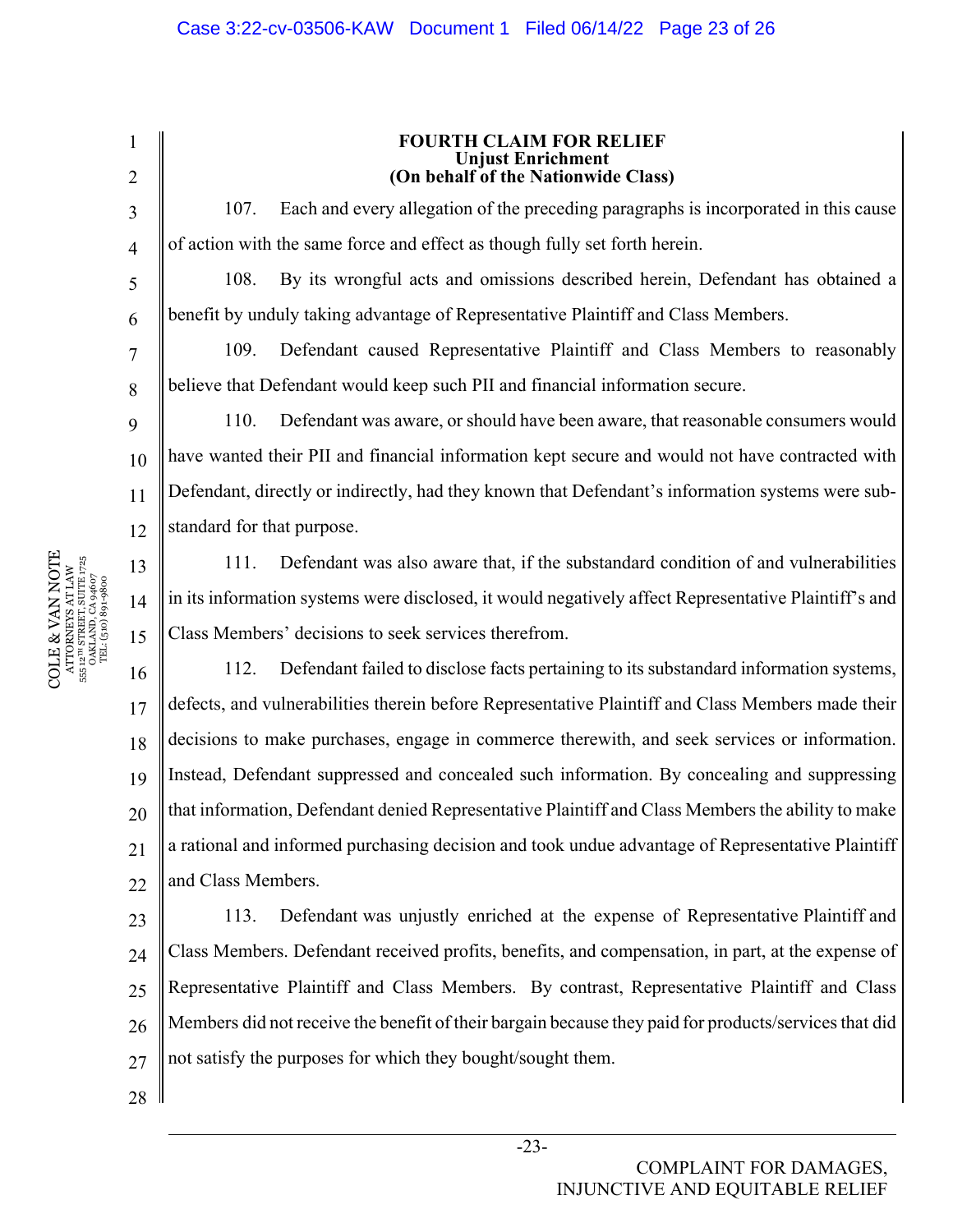114. Since Defendant's profits, benefits, and other compensation were obtained by improper means, Defendant is not legally or equitably entitled to retain any of the benefits, compensation or profits they realized from these transactions.

115. Representative Plaintiff and Class Members seek an Order of this Court requiring Defendant to refund, disgorge, and pay as restitution any profits, benefits, and other compensation obtained by Defendant from its wrongful conduct and/or the establishment of a constructive trust from which Representative Plaintiff and Class Members may seek restitution.

## **RELIEF SOUGHT**

10 11 12 **WHEREFORE,** Representative Plaintiff, individually and on behalf and each member of the proposed National Class and any subclasses, respectfully request that the Court enter judgment in favor of the Plaintiff Class(es) and for the following specific relief against Defendant as follows:

13 1. That the Court declare, adjudge, and decree that this action is a proper class action and certify each of the proposed classes and/or any other appropriate subclasses under F.R.C.P. Rule 23 (b)(1), (b)(2), and/or (b)(3), including appointment of Representative Plaintiff's counsel as Class Counsel;

17 18 2. For an award of damages, including actual, nominal, and consequential damages, as allowed by law in an amount to be determined;

19 20 3. That the Court enjoin Defendant, ordering them to cease and desist from unlawful activities in further violation of California Business and Professions Code §17200, *et seq*.;

21 22 23 24 4. For equitable relief enjoining Defendant from engaging in the wrongful conduct complained of herein pertaining to the misuse and/or disclosure of Representative Plaintiff's and Class Members' PII, and from refusing to issue prompt, complete, any accurate disclosures to Representative Plaintiff and Class Members;

25 26 27 5. For injunctive relief requested by Representative Plaintiff, including but not limited to, injunctive and other equitable relief as is necessary to protect the interests of Representative Plaintiff and Class Members, including but not limited to an Order:

 $\begin{array}{c} \text{COLE} \& \text{VAN NOTE} \\\text{ATTORNENS AT LAW} \\\text{s5: } \text{a}^{\text{un} \text{SRREITS}} \text{ SUTE} \text{ J75} \\\text{s5: } \text{a}^{\text{un} \text{SRREITS}} \text{ SUTE} \text{ J75} \\\text{s5: } \text{a}^{\text{un} \text{S}} \text{J81} \text{J81} \text{J83} \\\text{J72} \\\text{T2} \text{L} \text{(510)} \text{S0} \text{9} \text{4607} \end{array}$ COLE & VAN NOTE 555 12TH STREET, SUITE 1725 ATTORNEYS AT LAW OAKLAND, CA 94607 TEL: (510) 891-9800 14 15 16

28

1

2

3

4

5

6

7

8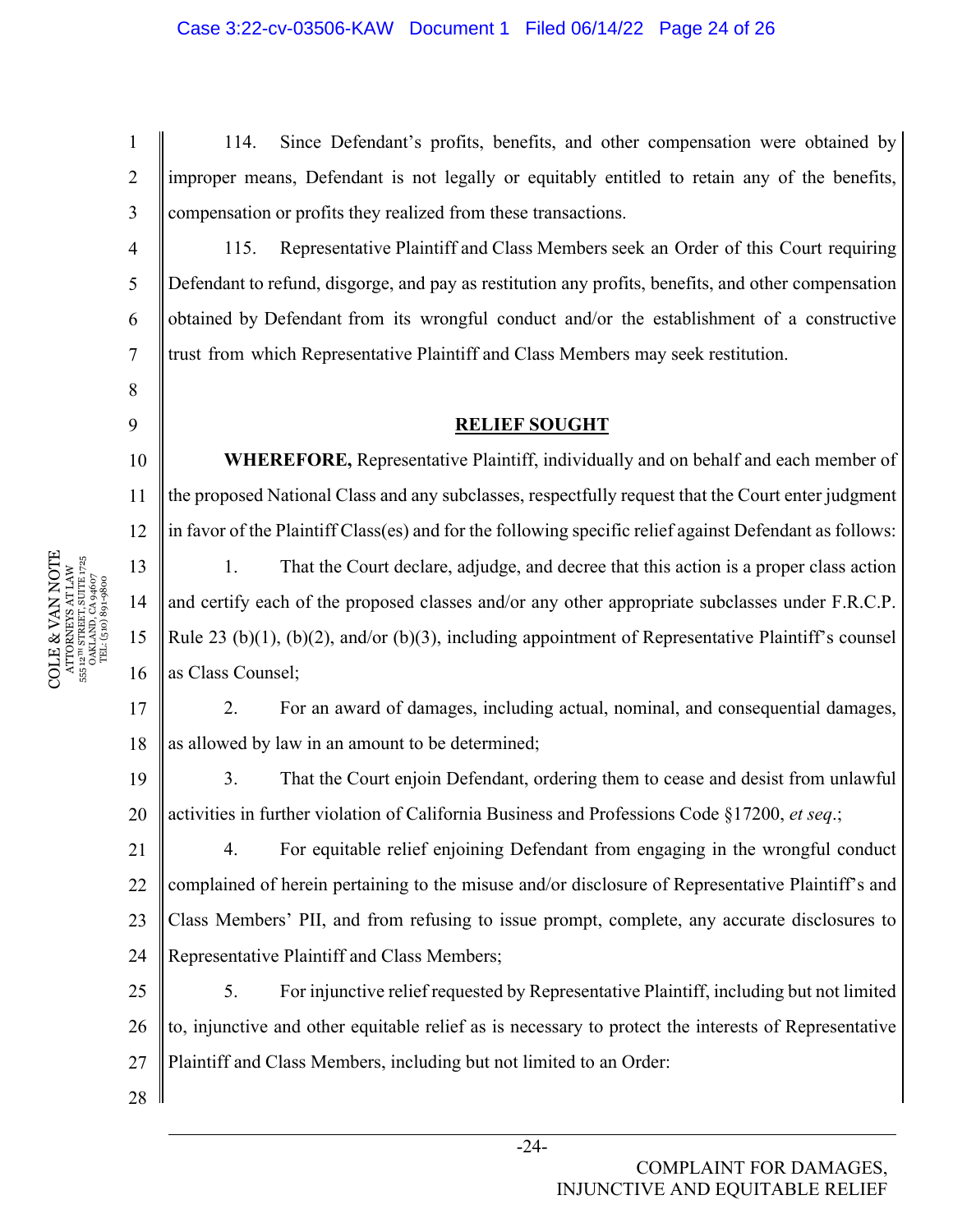1 2 3 4 5 6 7 8 9 10 11 12 13 14 15 16 17 18 19 20 21 22 23 24 25 26 27 28 a. prohibiting Defendant from engaging in the wrongful and unlawful acts described herein; b. requiring Defendant to protect, including through encryption, all data collected through the course of business in accordance with all applicable regulations, industry standards, and federal, state or local laws; c. requiring Defendant to delete and purge the PII of Representative Plaintiff and Class Members unless Defendant can provide to the Court reasonable justification for the retention and use of such information when weighed against the privacy interests of Representative Plaintiff and Class Members; d. requiring Defendant to implement and maintain a comprehensive Information Security Program designed to protect the confidentiality and integrity of Representative Plaintiff's and Class Members' PII; e. requiring Defendant to engage independent third party security auditors and internal personnel to run automated security monitoring, simulated attacks, penetration tests, and audits on Defendant's systems on a periodic basis; f. prohibiting Defendant from maintaining Representative Plaintiff's and Class Members' PII on a cloud-based database; g. requiring Defendant to segment data by creating firewalls and access controls so that, if one area of Defendant's network is compromised, hackers cannot gain access to other portions of Defendant's systems; h. requiring Defendant to conduct regular database scanning and securing checks; i. requiring Defendant to establish an information security training program that includes at least annual information security training for all employees, with additional training to be provided as appropriate based upon the employees' respective responsibilities with handling PII, as well as protecting the PII of Representative Plaintiff and Class Members; j. requiring Defendant to implement a system of tests to assess its respective employees' knowledge of the education programs discussed in the preceding subparagraphs, as well as randomly and periodically testing employees' compliance with Defendant's policies, programs, and systems for protecting personal identifying information; k. requiring Defendant to implement, maintain, review, and revise as necessary a threat management program to appropriately monitor Defendant's networks for internal and external threats, and assess whether monitoring tools are properly configured, tested, and updated; l. requiring Defendant to meaningfully educate all Class Members about the threats that they face as a result of the loss of their confidential personal identifying information to third parties, as well as the steps affected individuals must take to protect themselves. 6. For prejudgment interest on all amounts awarded, at the prevailing legal rate;

COLE & VAN NOTE ATTORNEYS AT LAW 555 12TH STREET, SUITE 1725 OAKLAND, CA 94607 TEL: (510) 891-9800

 $\begin{array}{c} {\rm ATTORNKYSATLAW} \\ 555\;12^{10}\;{\rm STREFL, SUTL\;}1725 \\ {\rm OAKLAND, CA\;94607} \\ {\rm TEL: (510)\;891\mbox{-}9800} \end{array}$ COLE & VAN NOTE